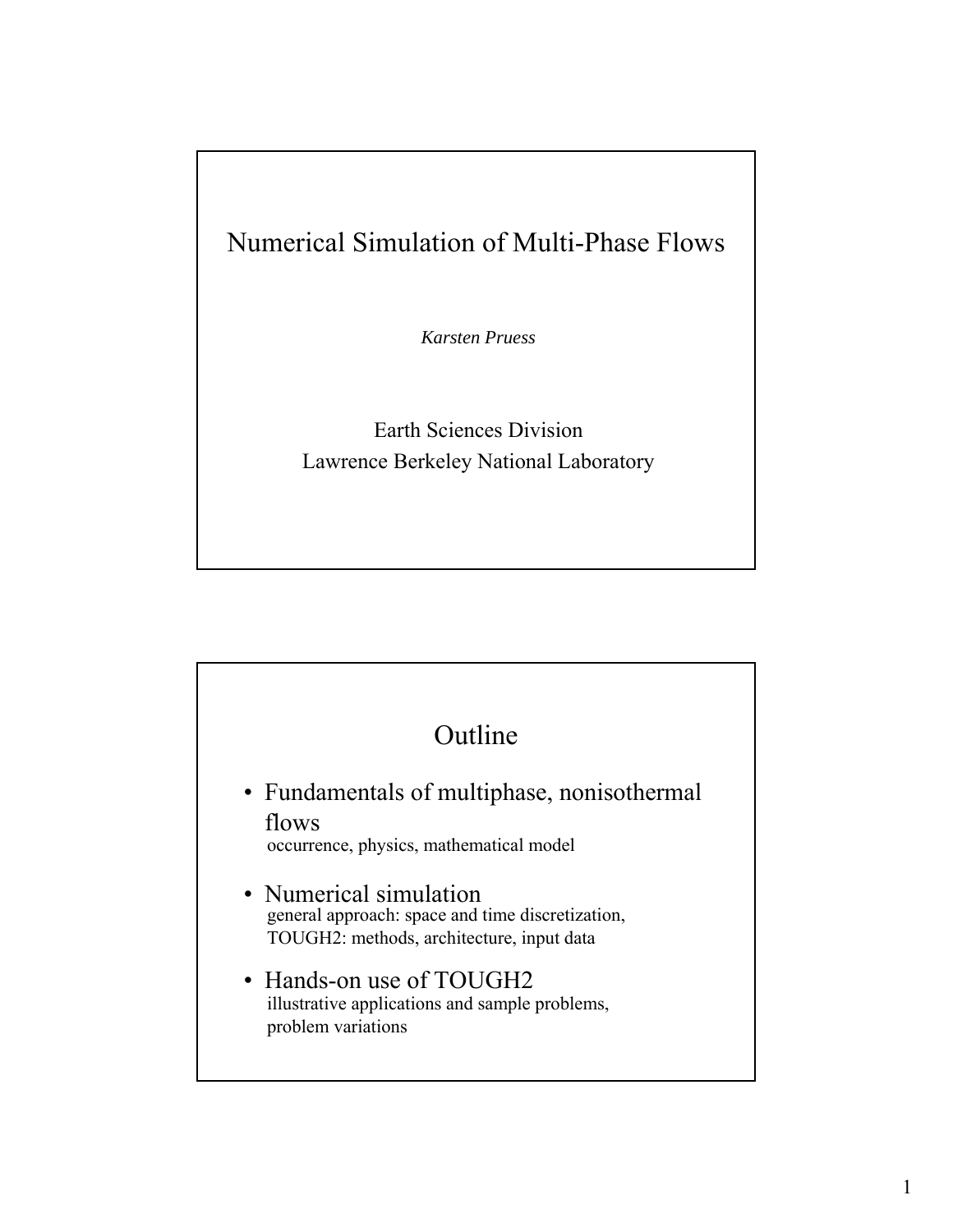

| <b>Multiphase Flow Systems</b> |                        |                                                                 |
|--------------------------------|------------------------|-----------------------------------------------------------------|
| <b>Flow System</b>             | Phases                 | Components                                                      |
| groundwater aquifer            | aqueous                | water, solutes                                                  |
| vadose zone                    | aqueous<br>gas<br>NAPL | water, solutes<br>air, vapor, $CO2$ ,<br>VOCs, water, air       |
| gas reservoir                  | gas<br>aqueous         | $CH4, CO2, water vapor$<br>water, solutes                       |
| oil reservoir                  | oil<br>gas<br>aqueous  | alkanes, aromatics, solutes<br>$CH_4, \ldots$<br>water, solutes |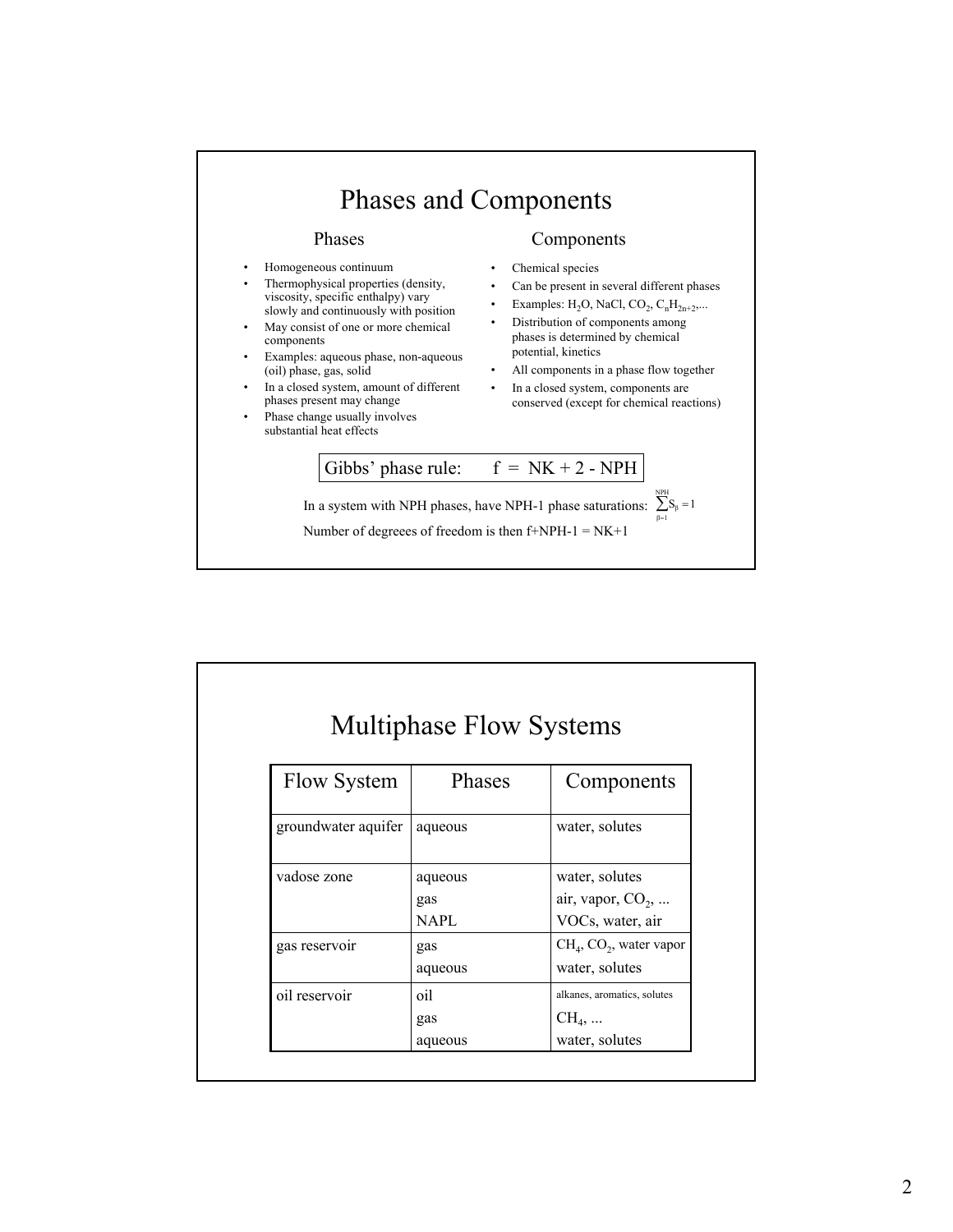

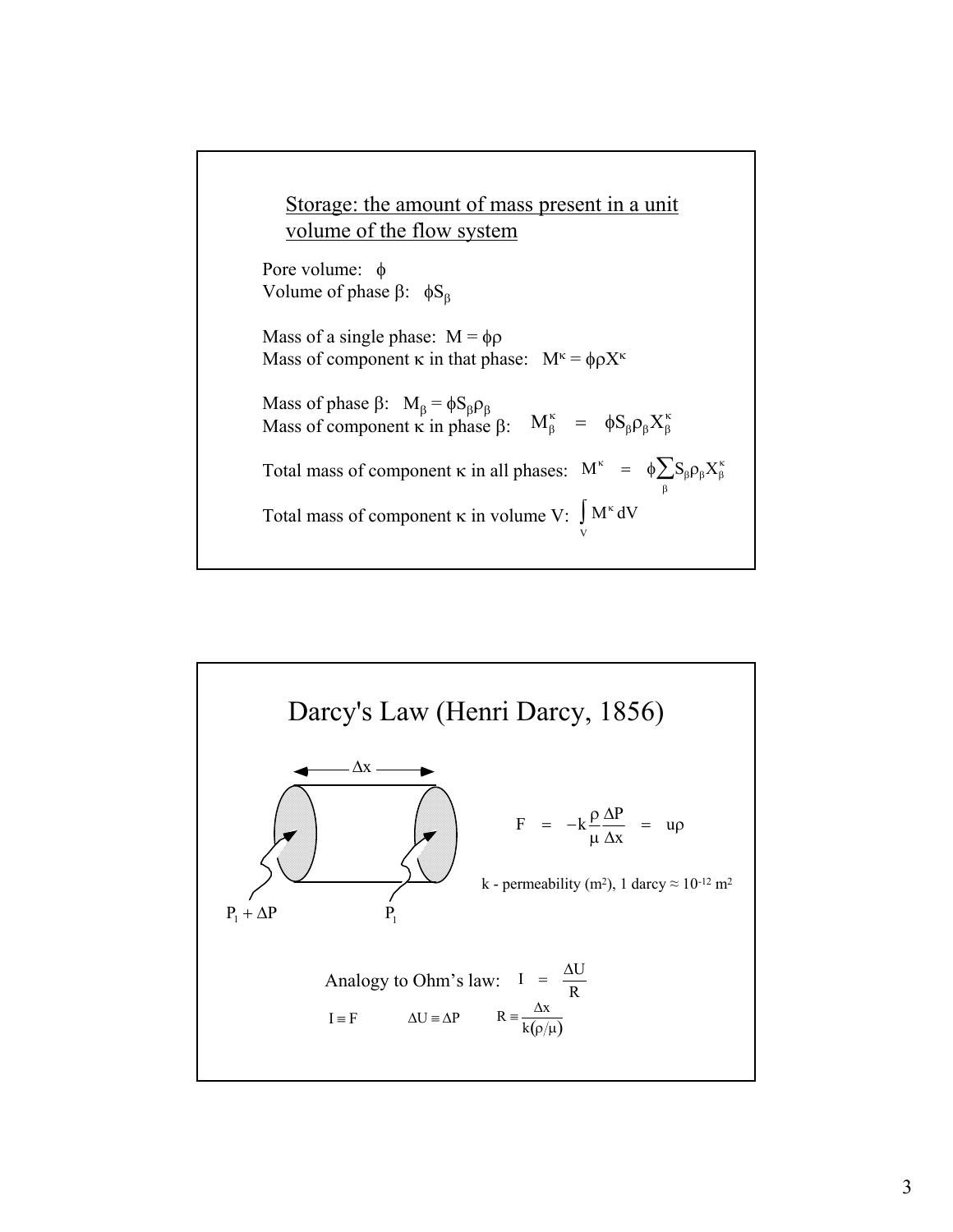Fluid Flux in 3-D

\n
$$
\begin{pmatrix}\nF_x \\
F_y \\
F_z\n\end{pmatrix} = -k \frac{\rho}{\mu} \begin{pmatrix}\n\Delta P/\Delta x \\
\Delta P/\Delta y \\
\Delta P/\Delta z + \rho g\n\end{pmatrix}
$$
\n
$$
\mathbf{F} = -k \frac{\rho}{\mu} (\nabla P - \rho g)
$$
\n
$$
\mathbf{u} = -\frac{k}{\mu} (\nabla P - \rho g)
$$

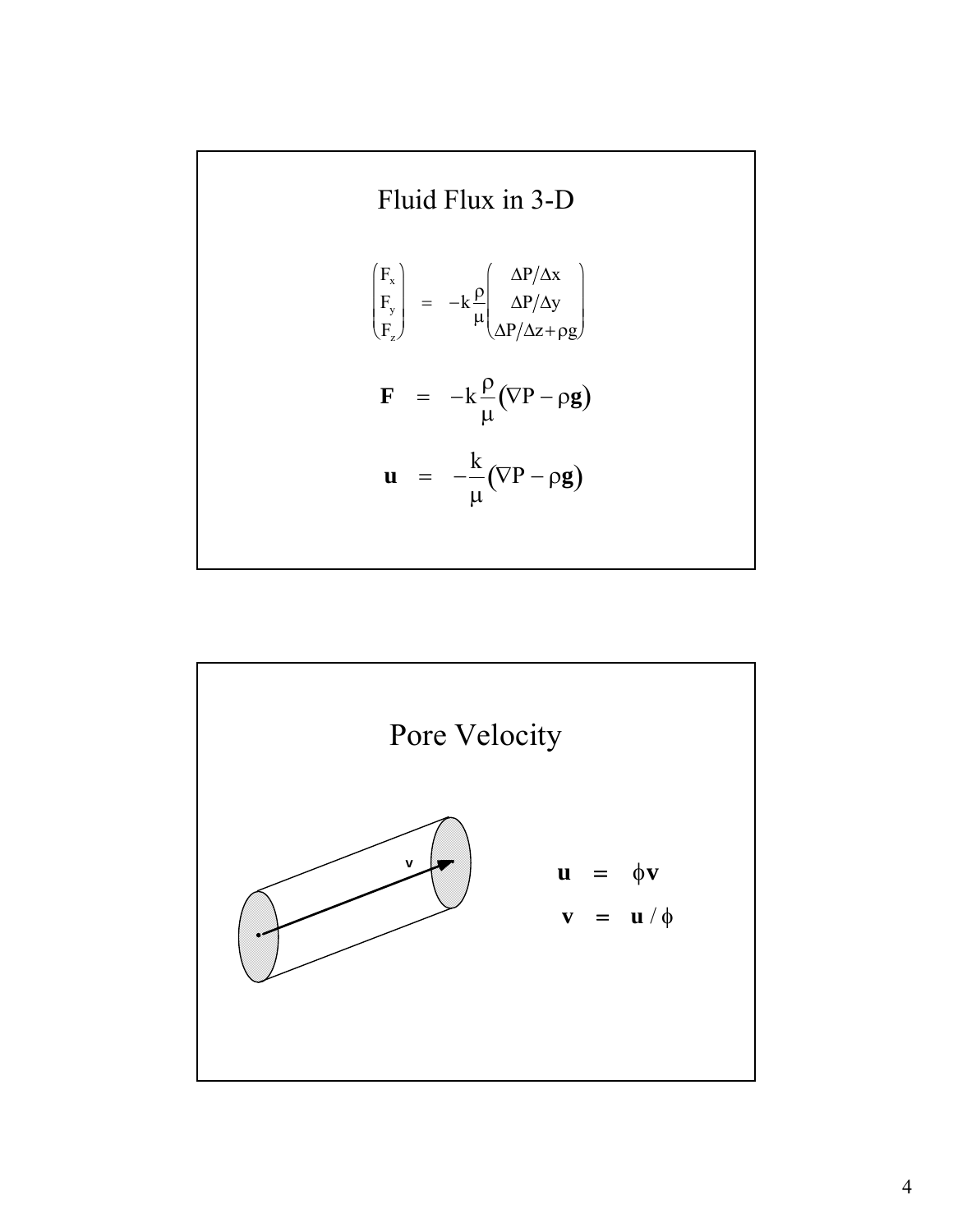

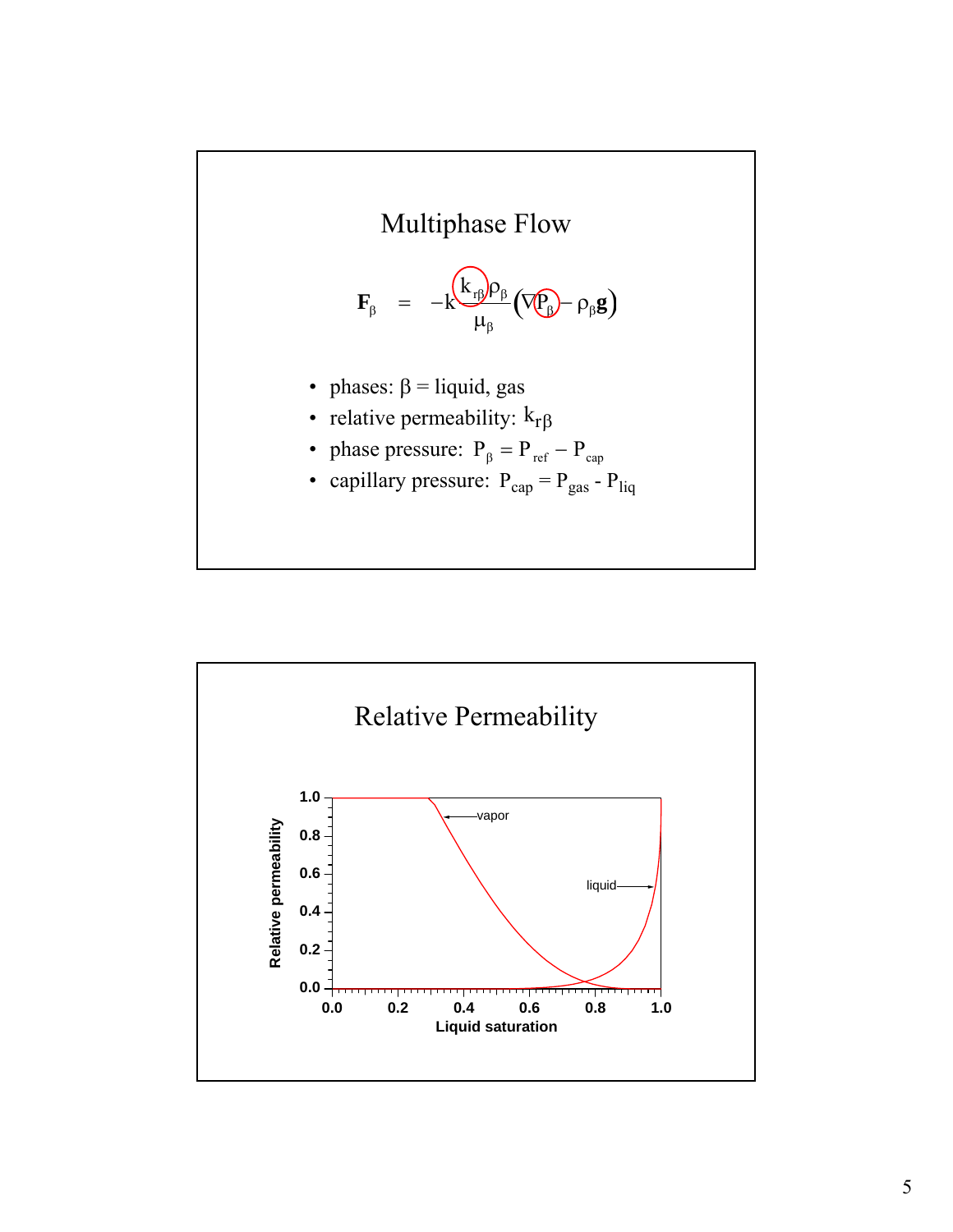

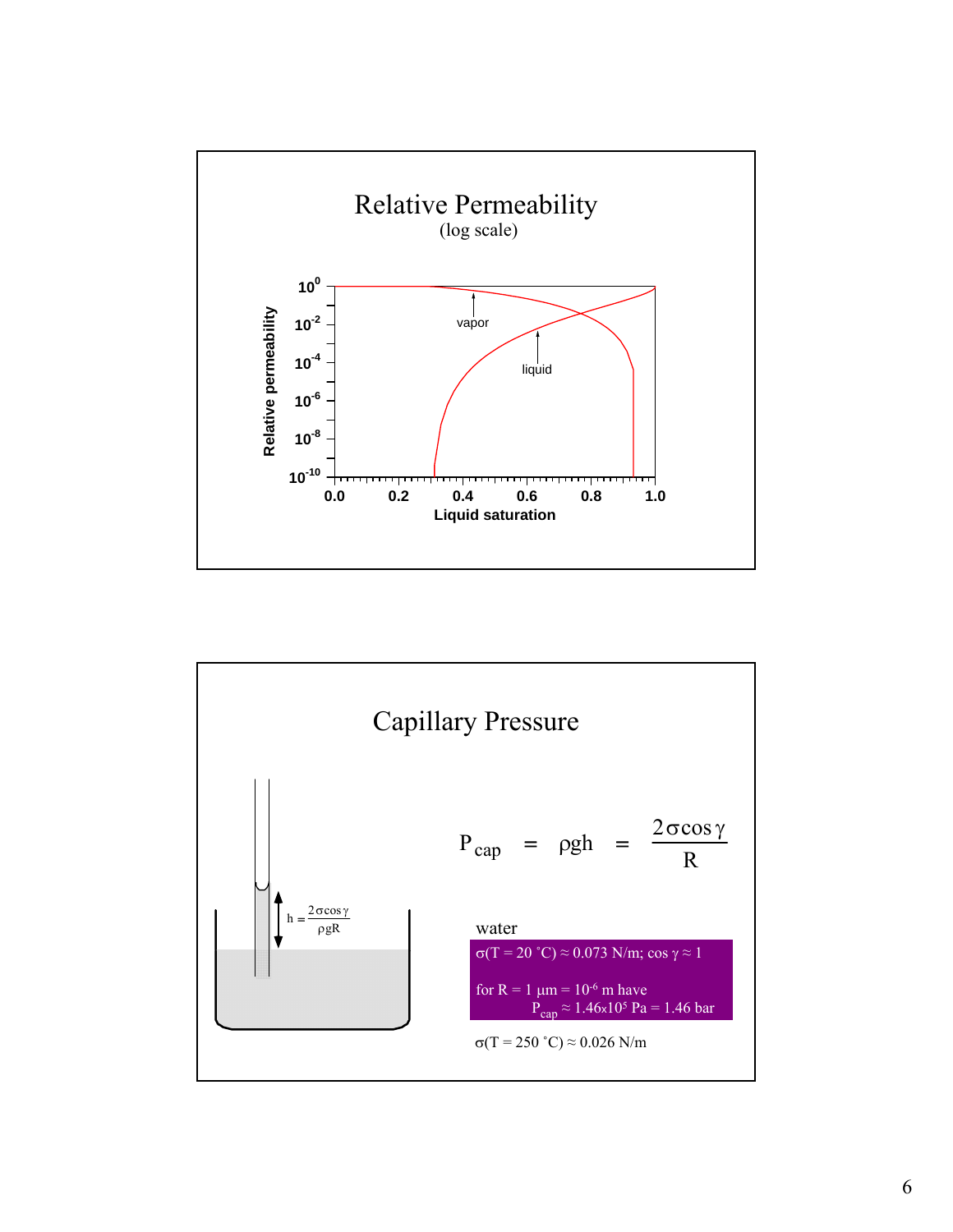

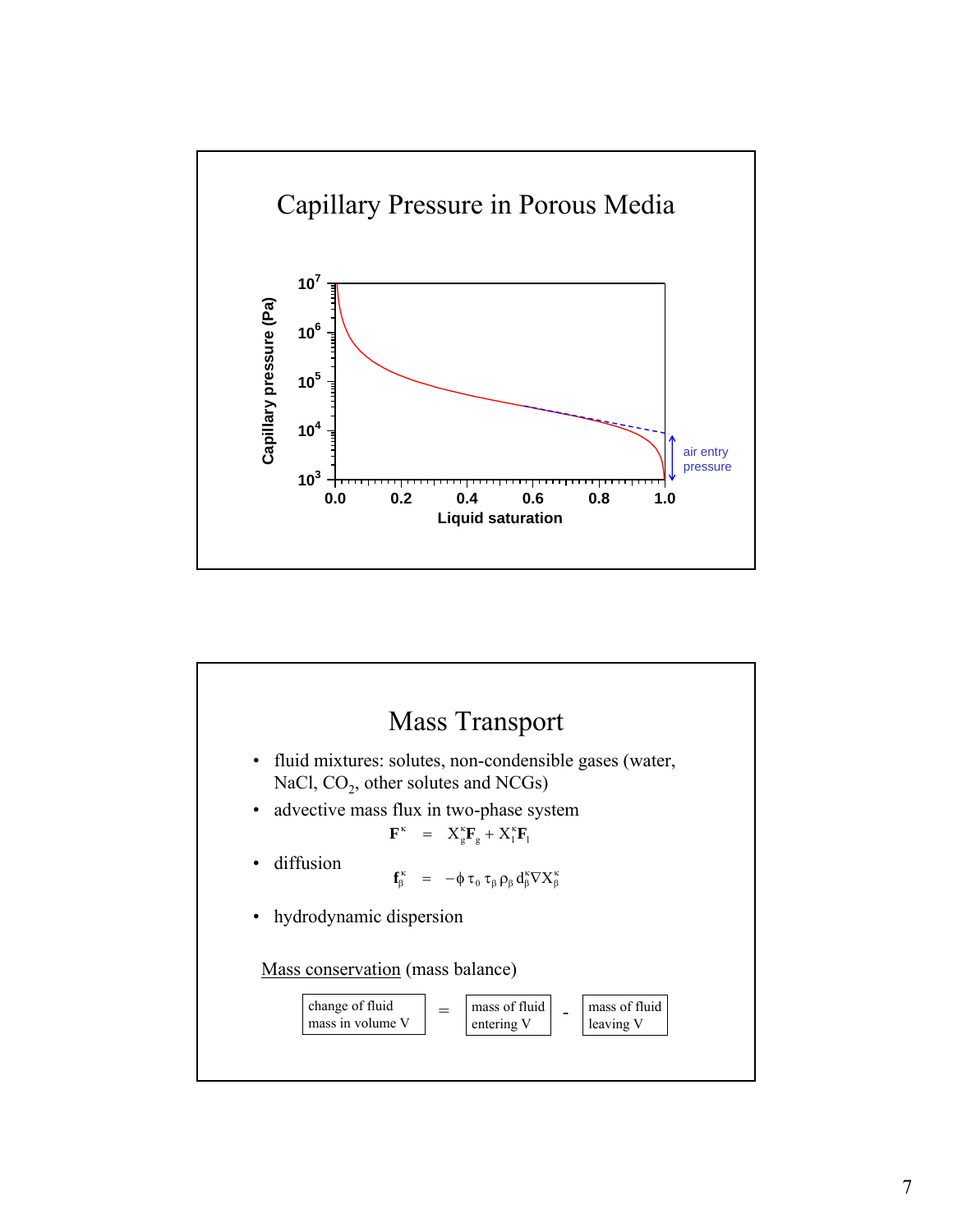

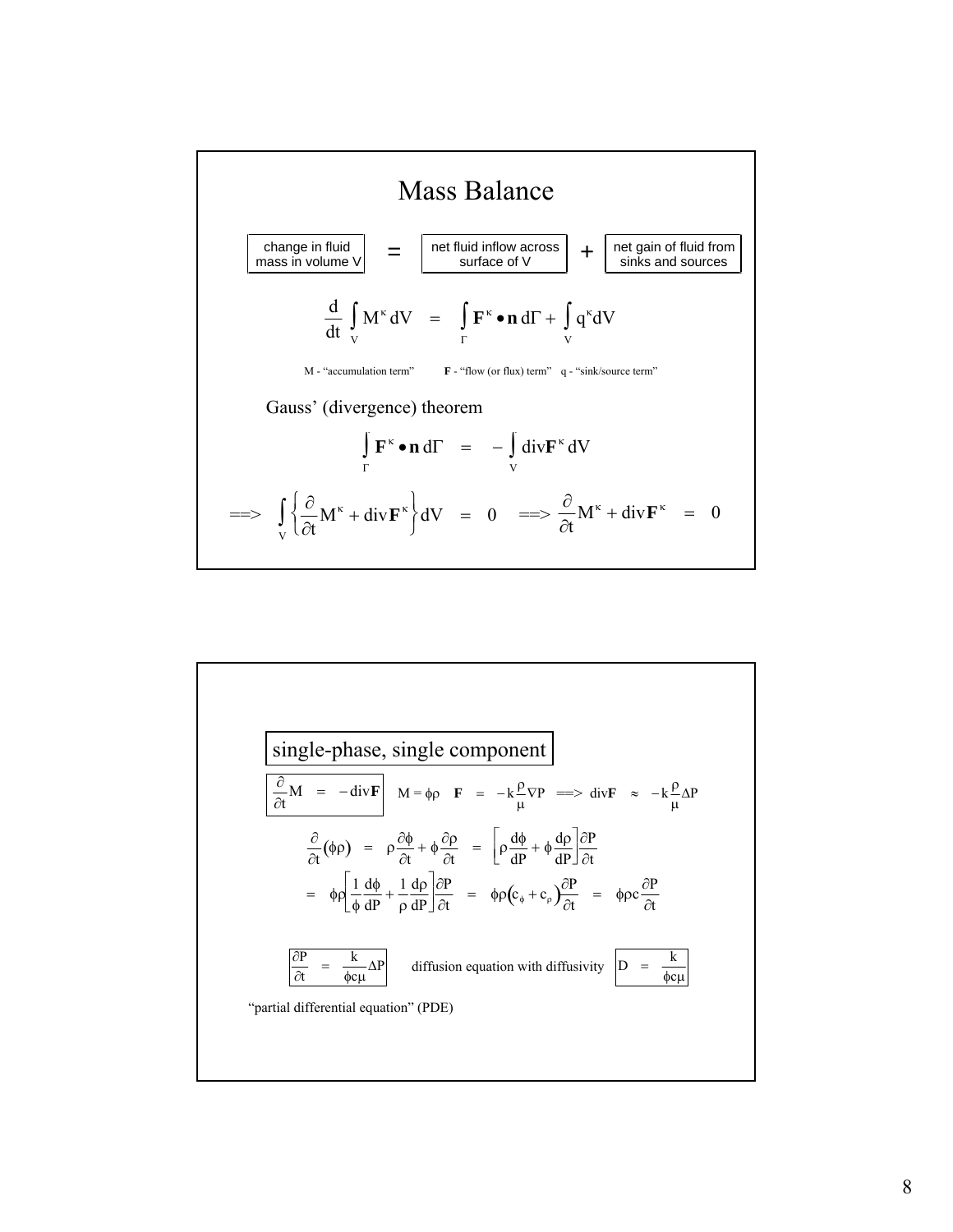

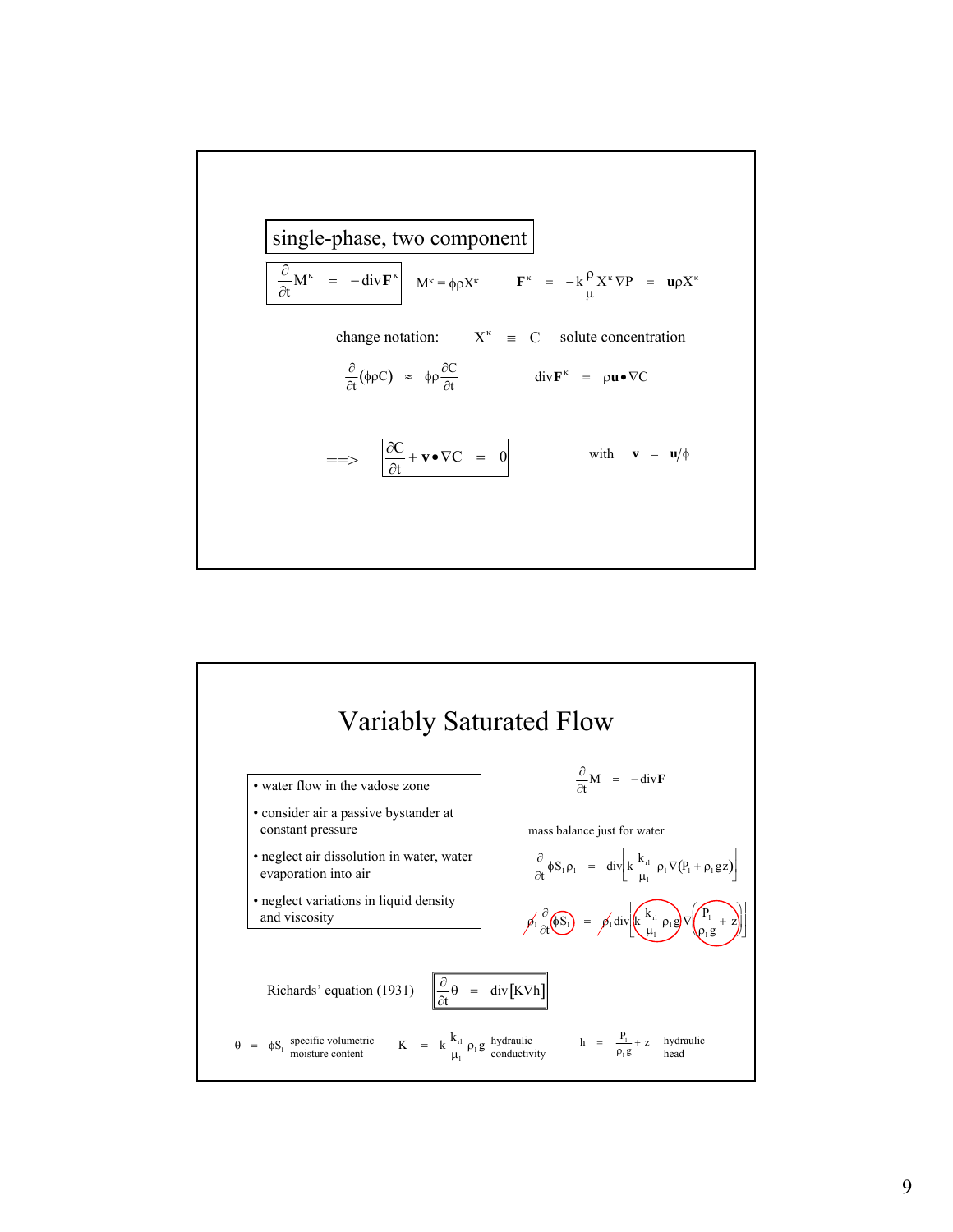

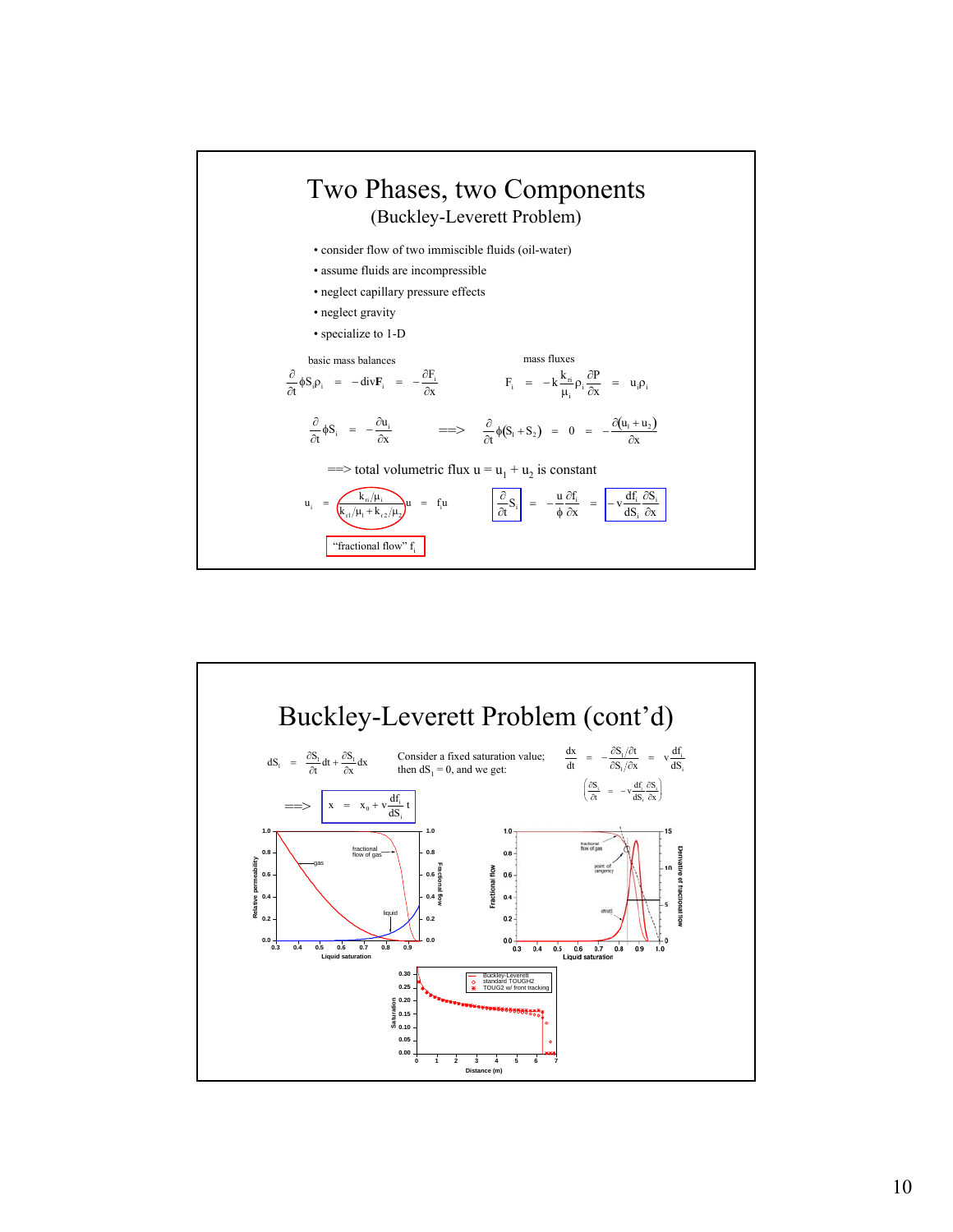

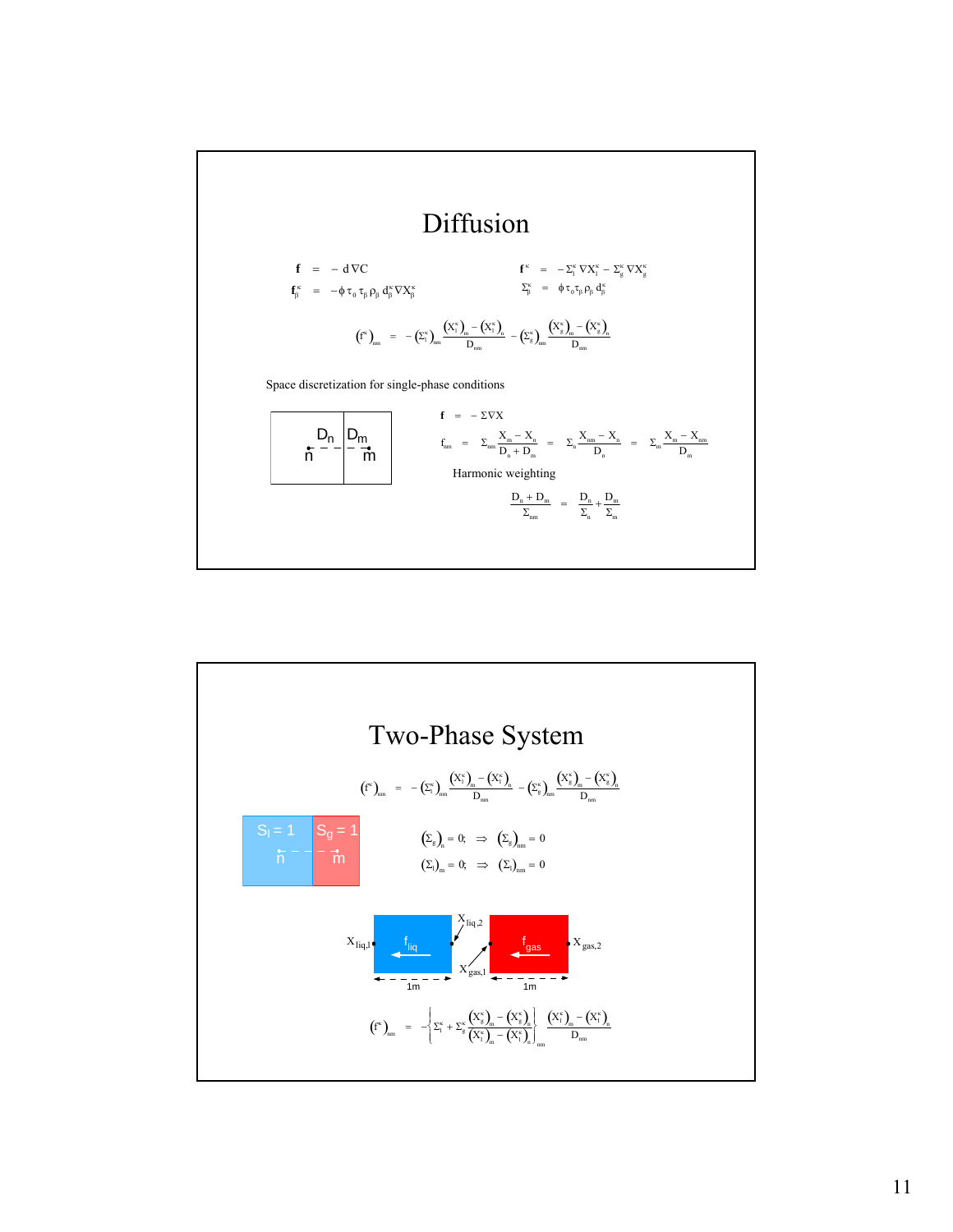

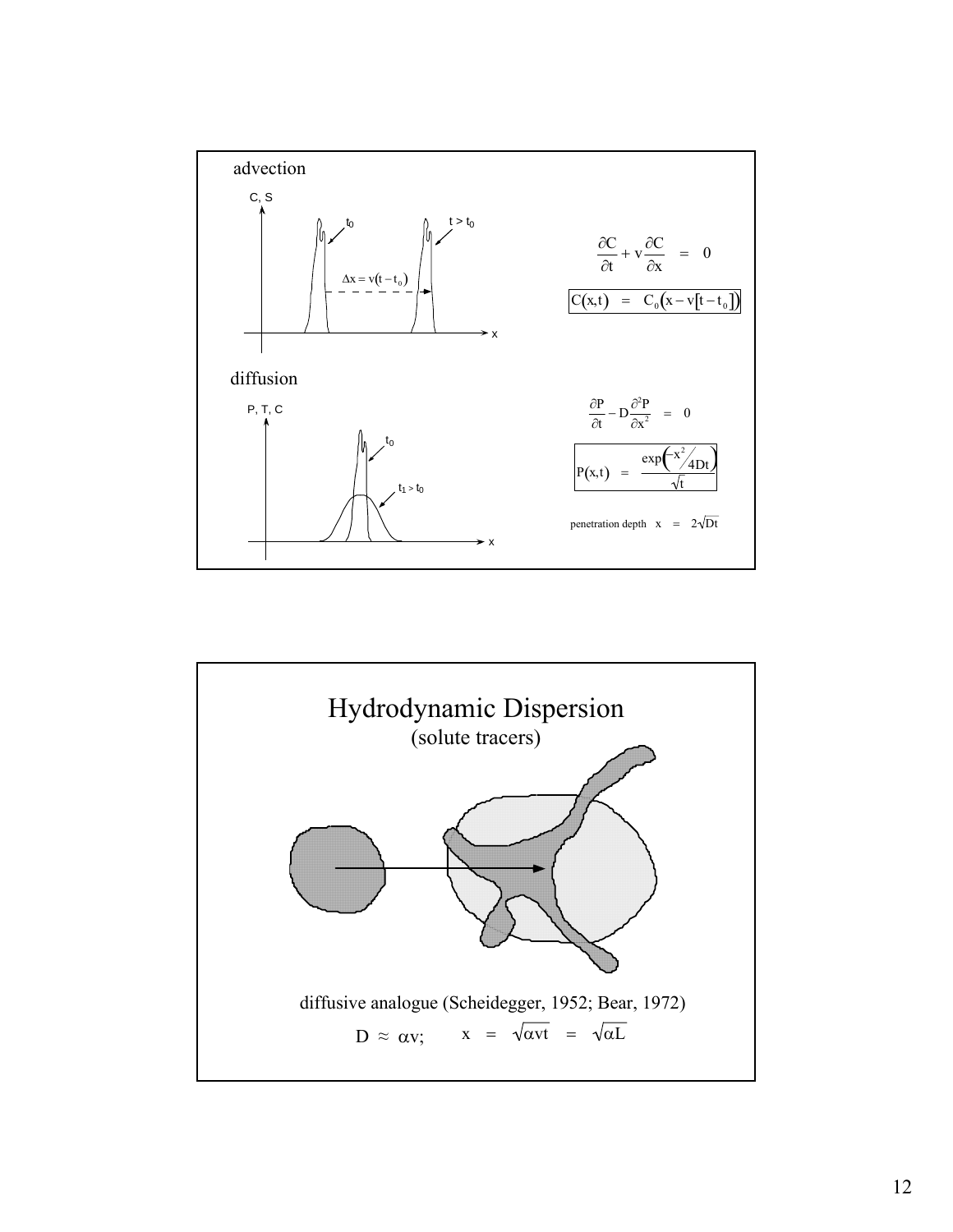

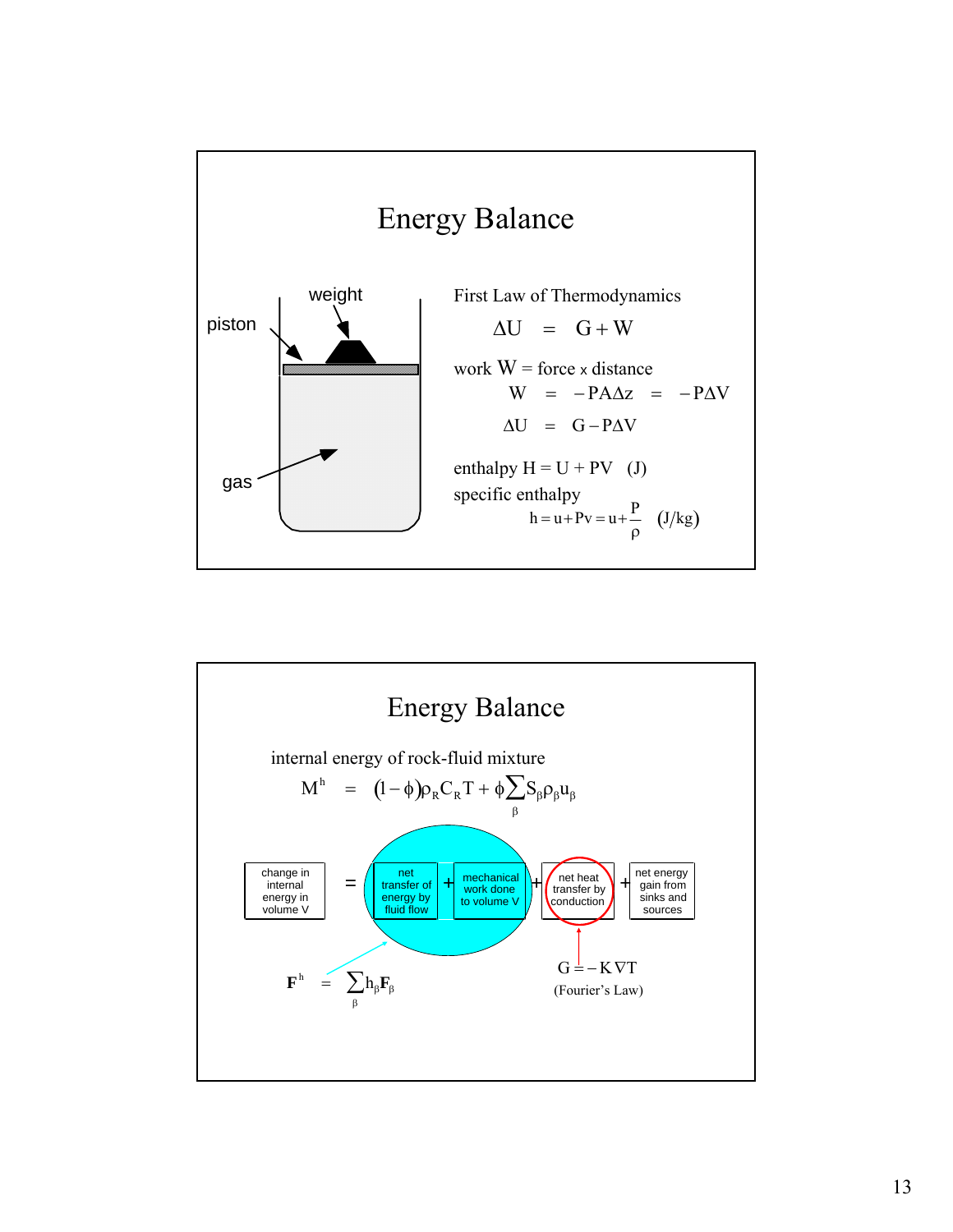

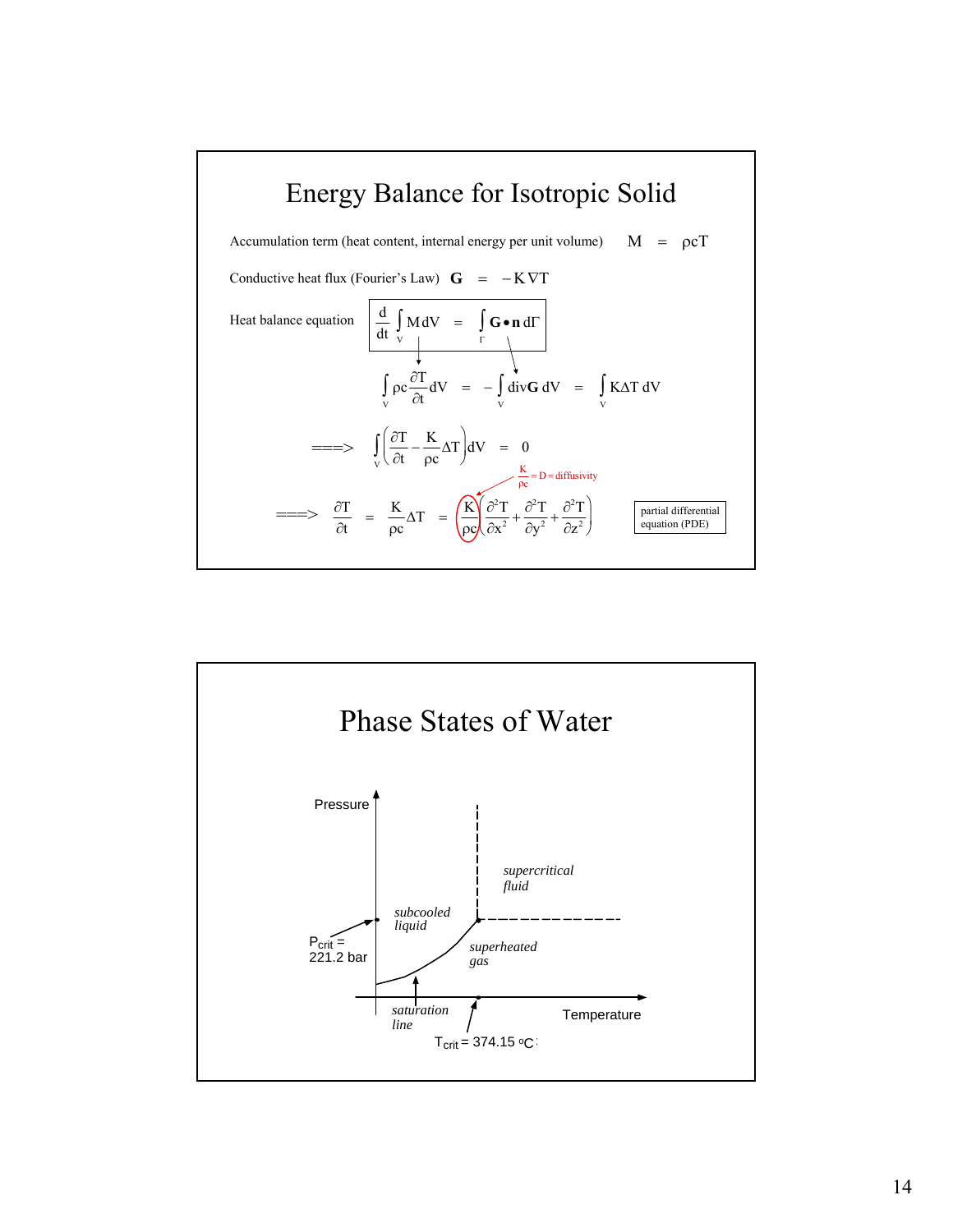

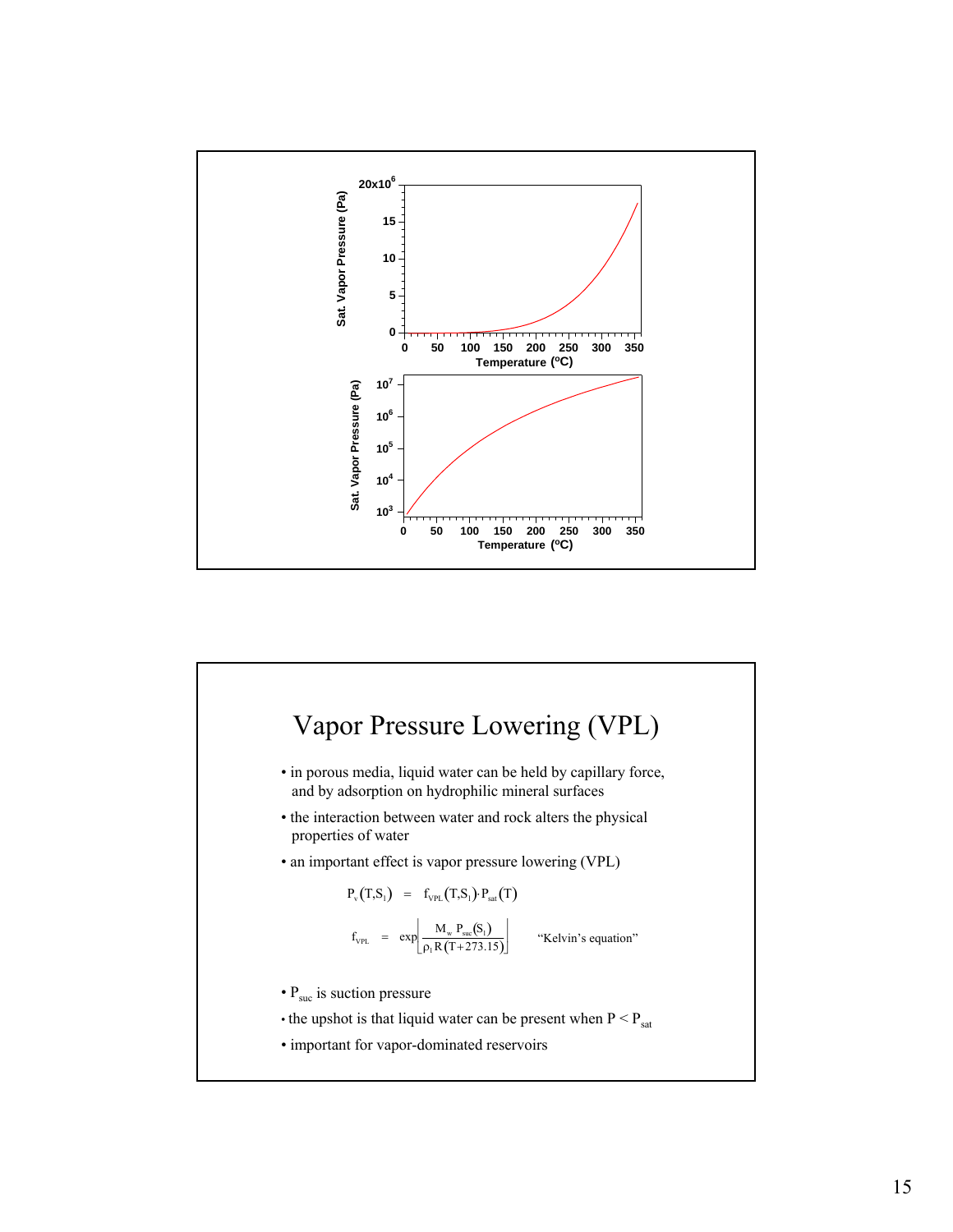

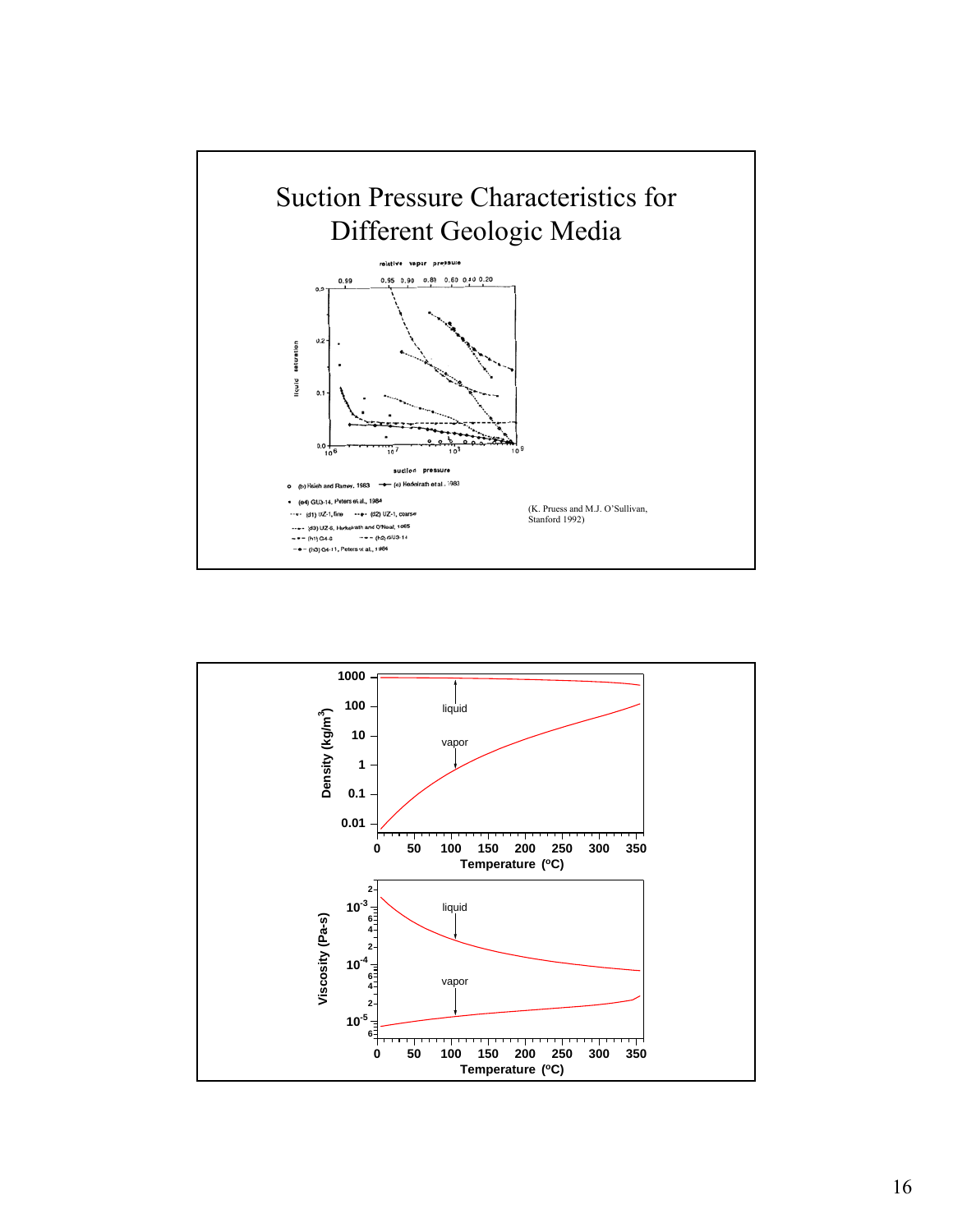

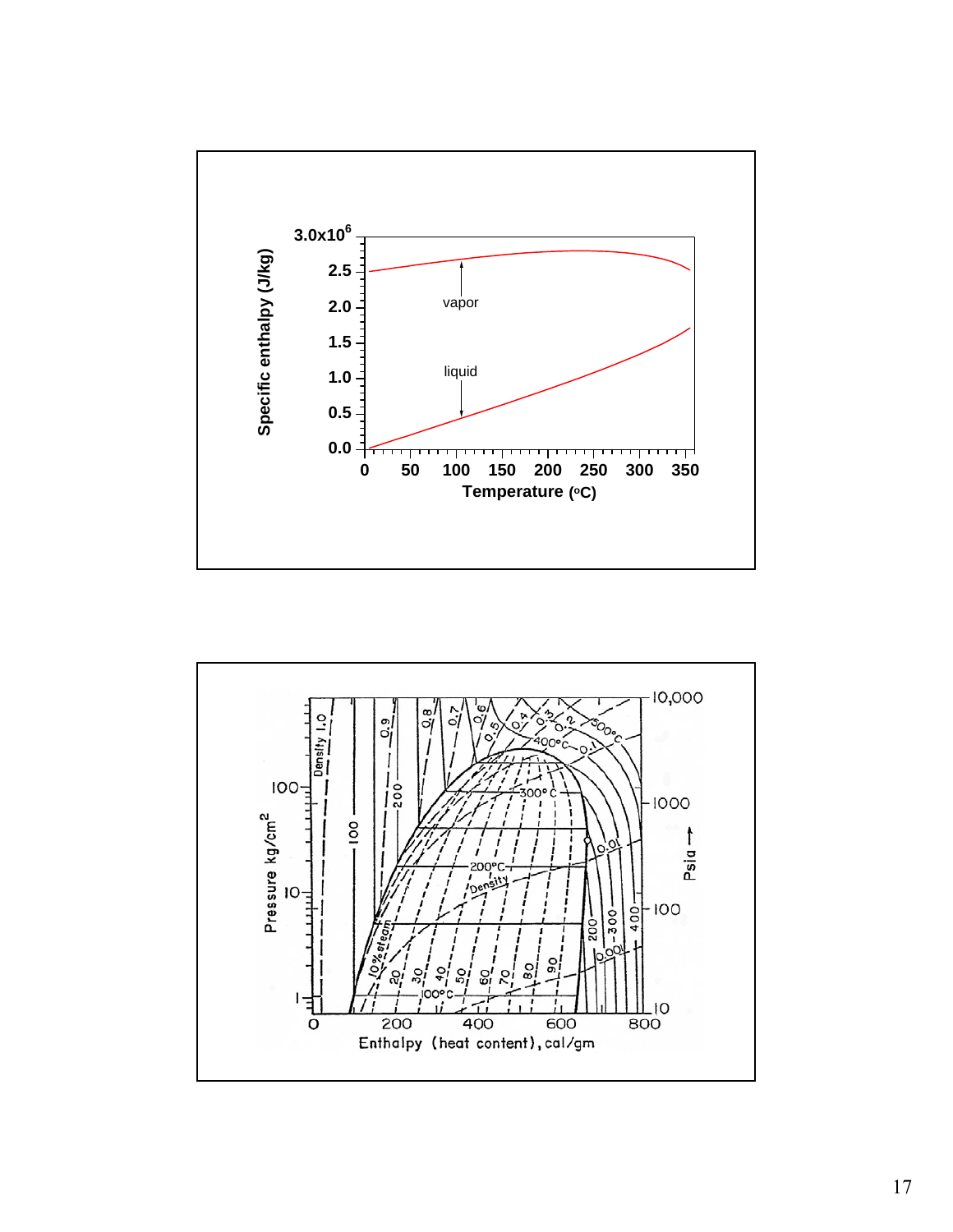

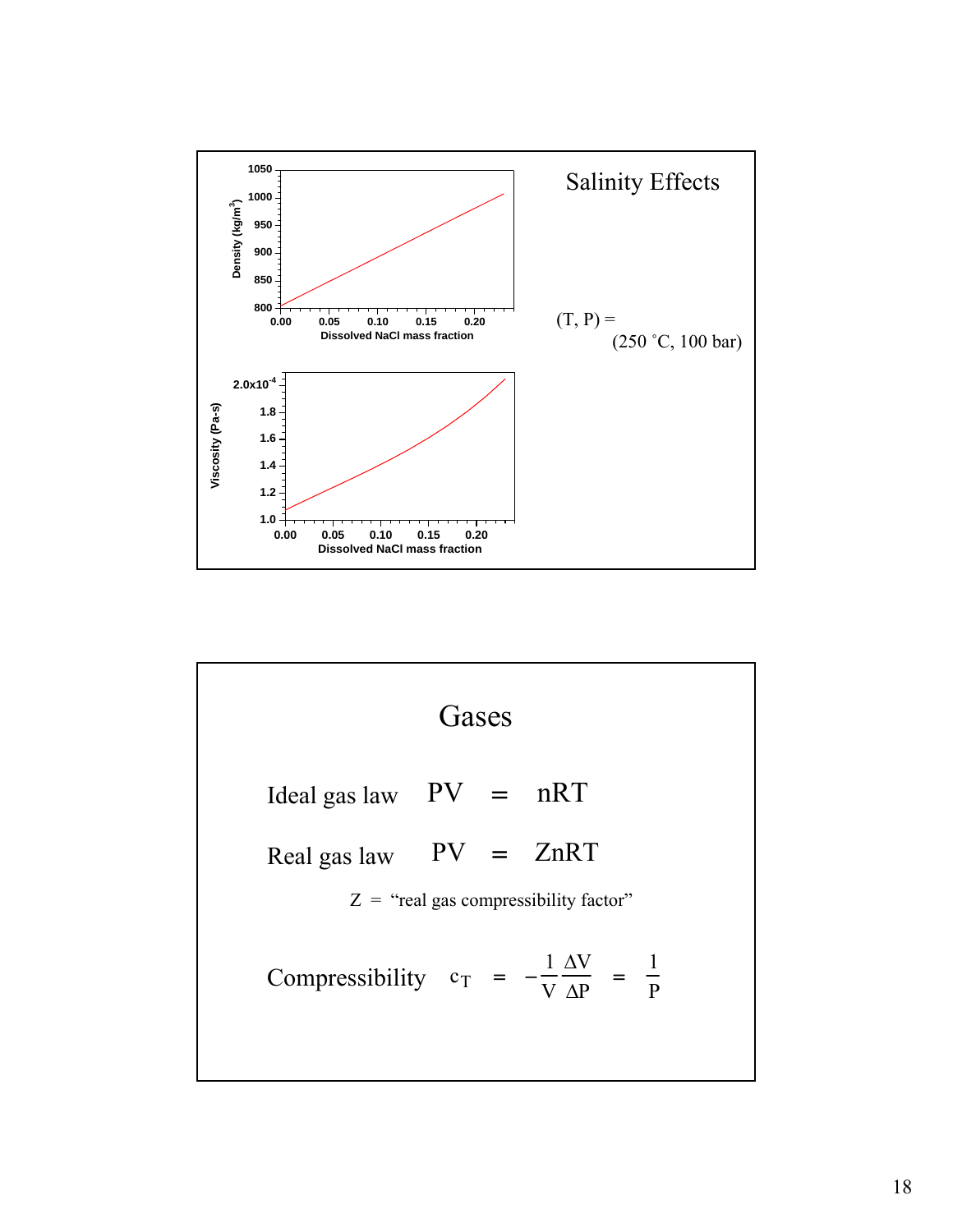

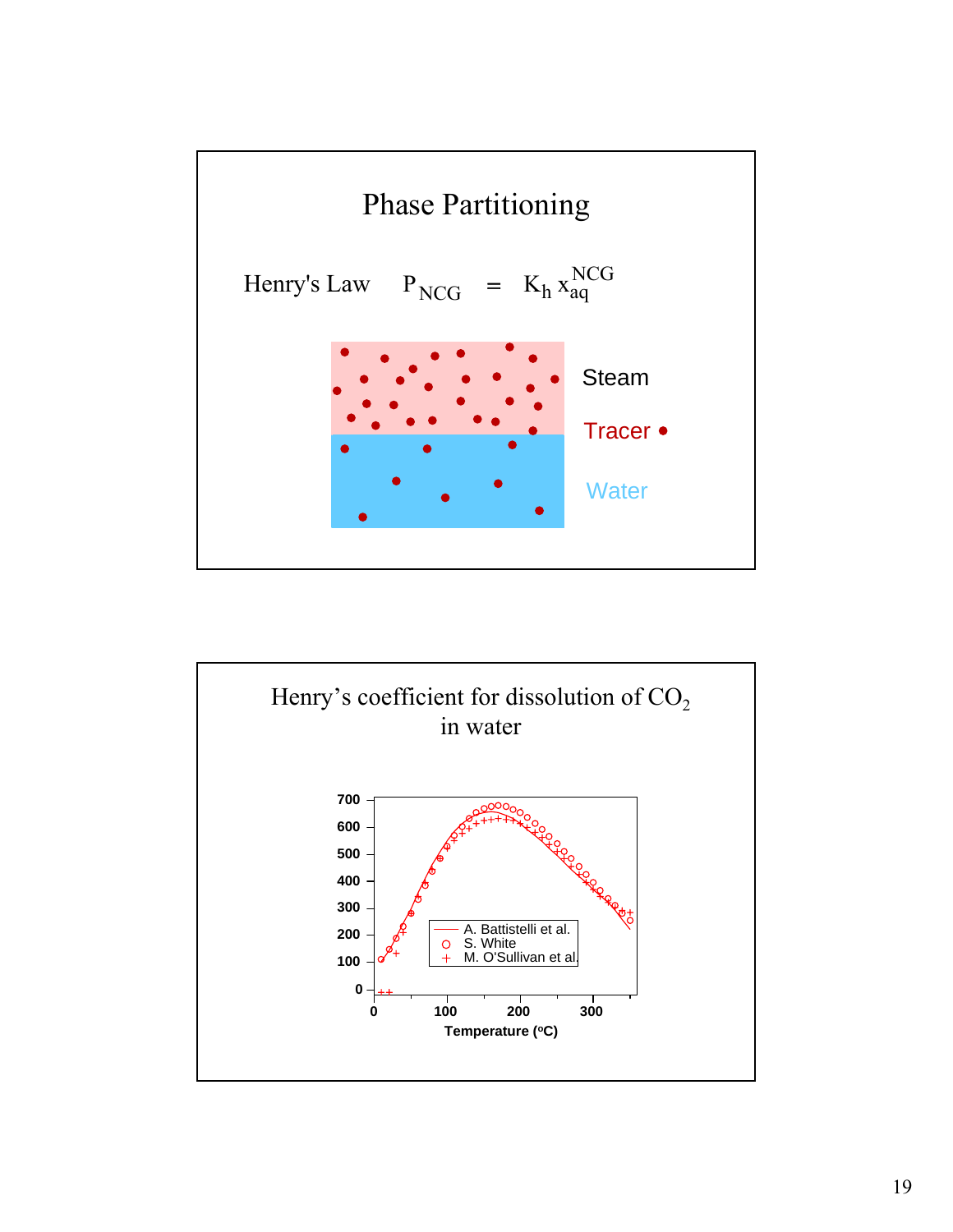

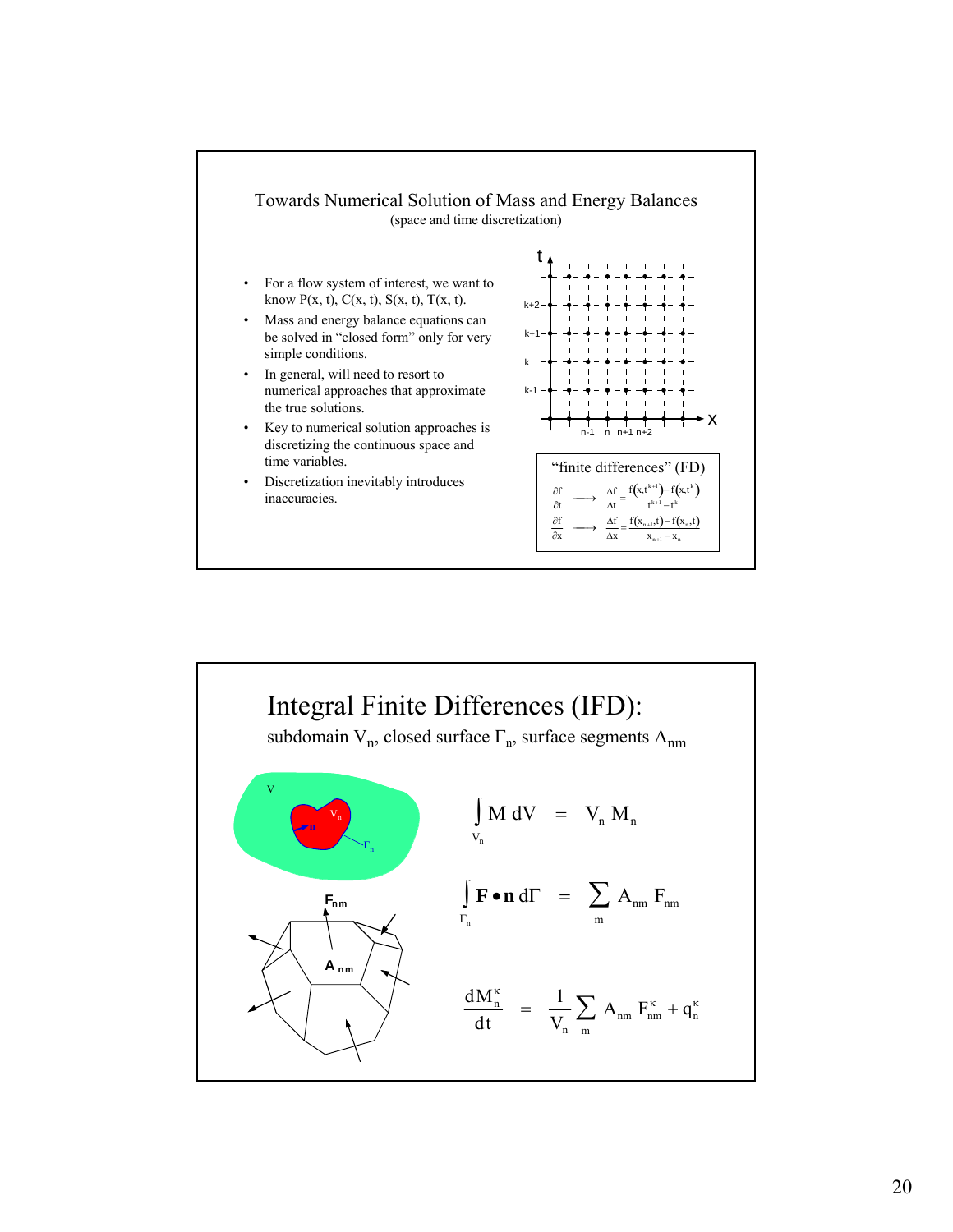

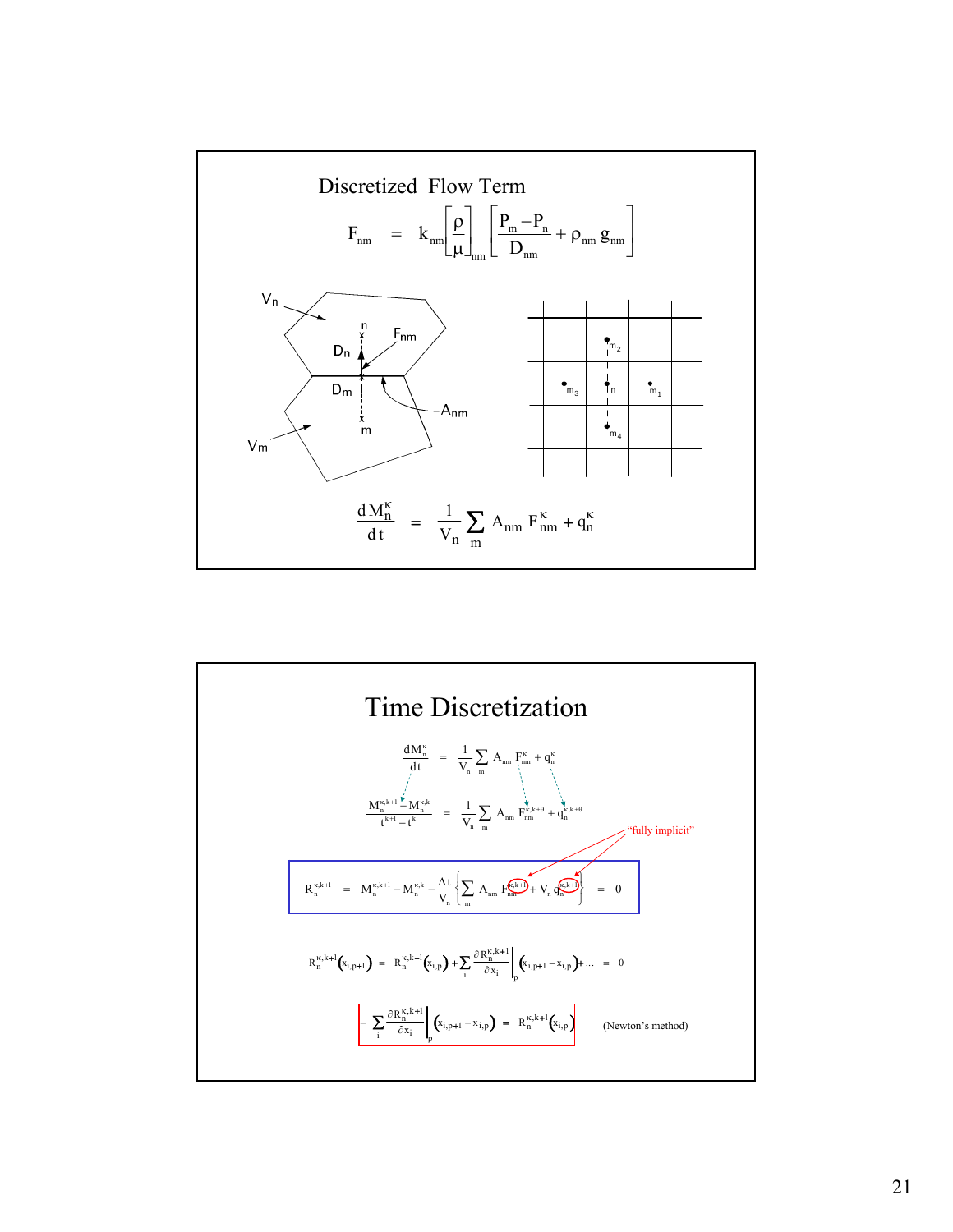

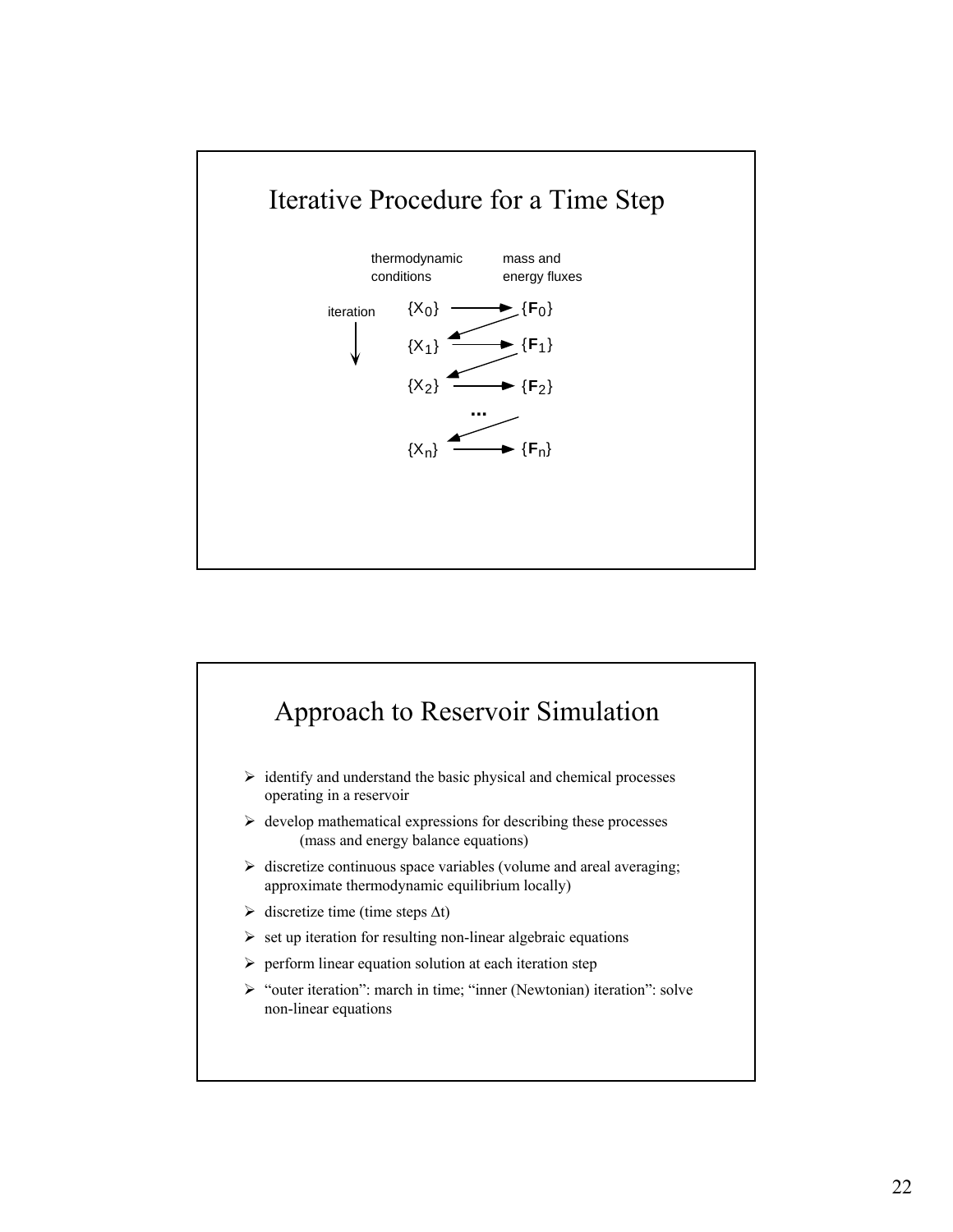## Data Needs

- $\triangleright$  hydrogeologic parameters of the formations (such as absolute and relative permeability, porosity, capillary pressure, etc.), including their spatial variation
- $\triangleright$  fluid properties (such as density, viscosity, enthalpy, vapor pressure, etc.), and their dependence on the thermodynamic conditions
- $\triangleright$  initial conditions throughout the system, and conditions at the outer boundary of the system for all times
- $\triangleright$  nature, location, and rates of sinks and sources
- $\triangleright$  discretized description of reservoir geometry (grid, mesh)
- $\triangleright$  simulation parameters (choice of approximations, time stepping controls, iteration and convergence parameters, linear equation solvers, output controls)

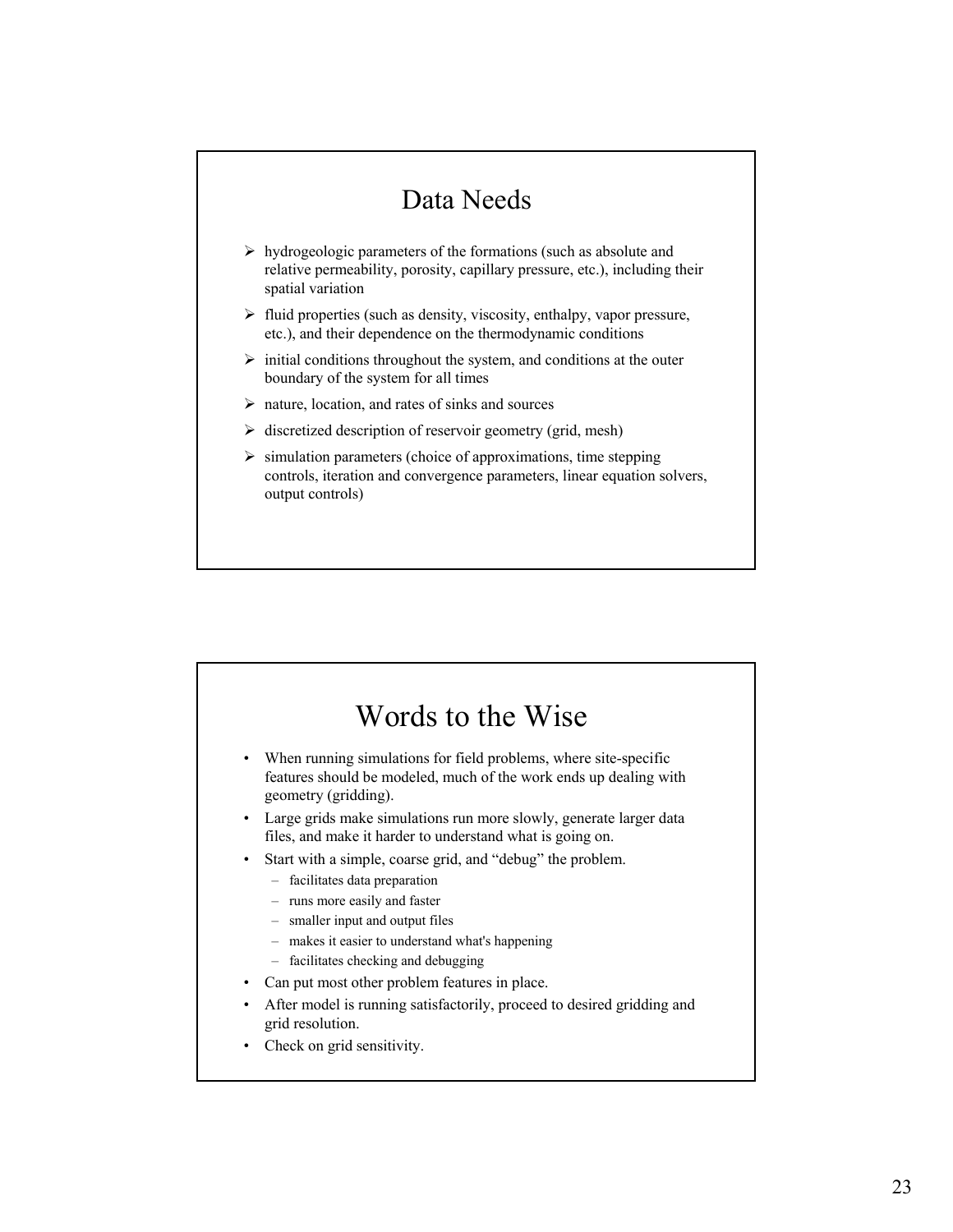

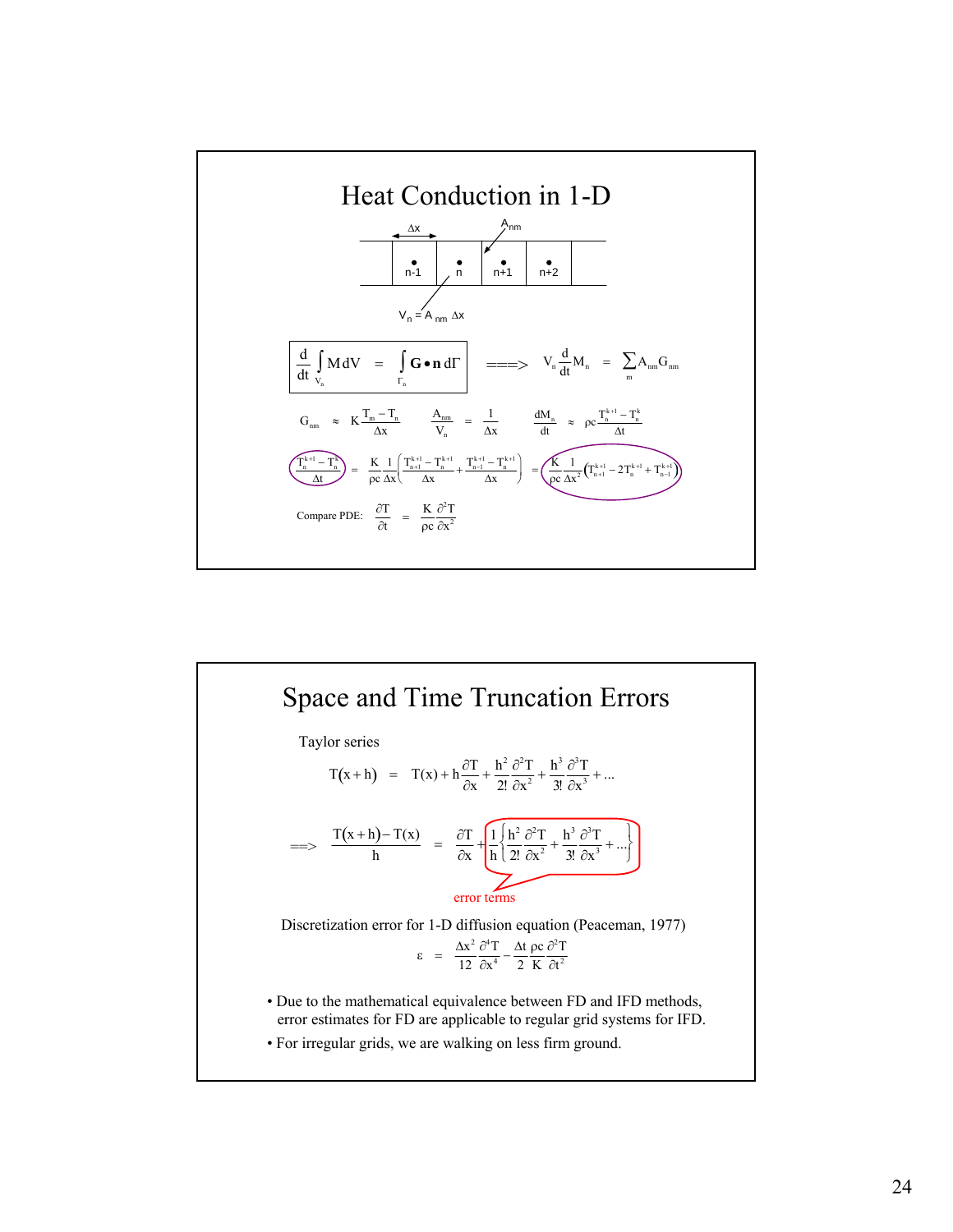

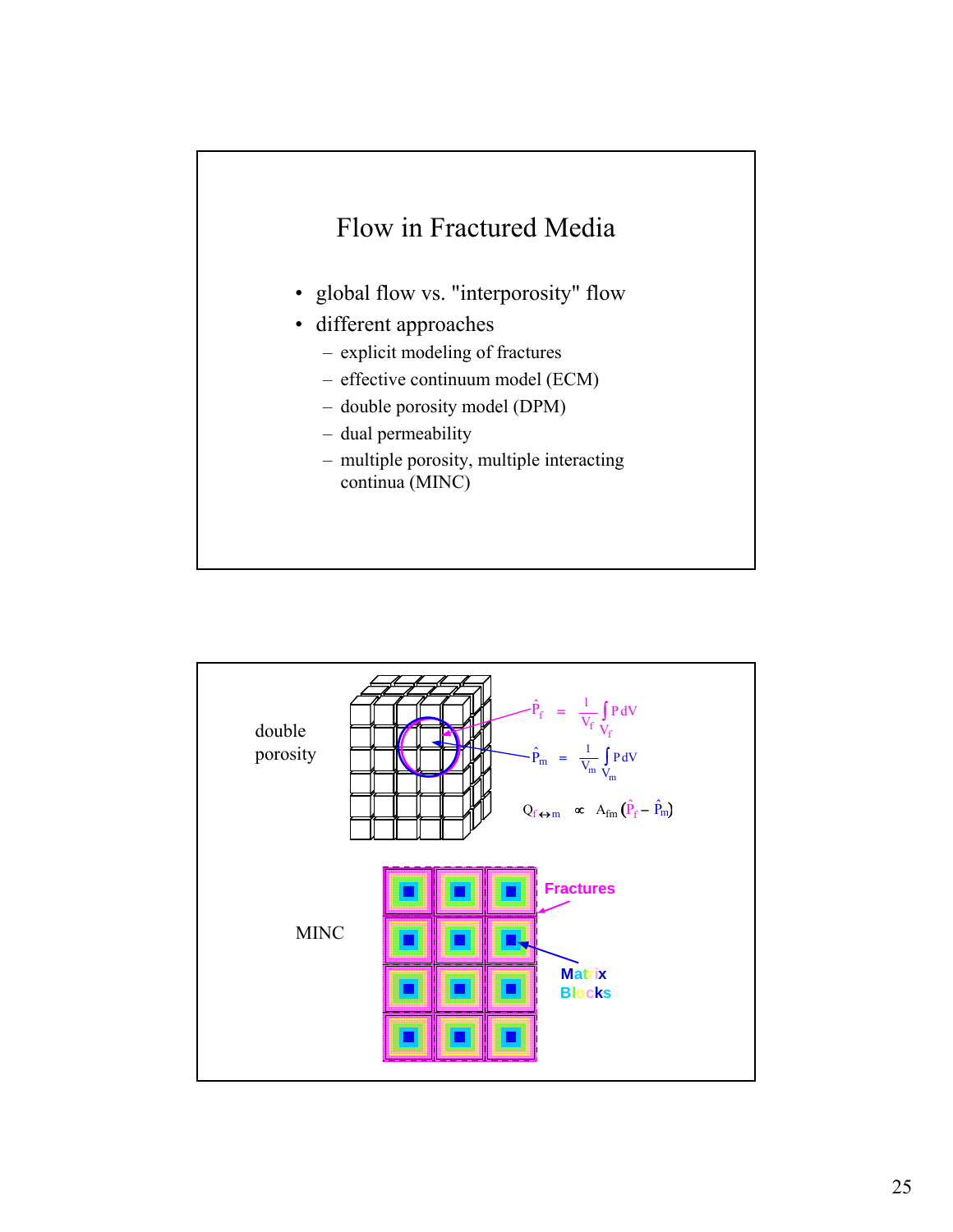

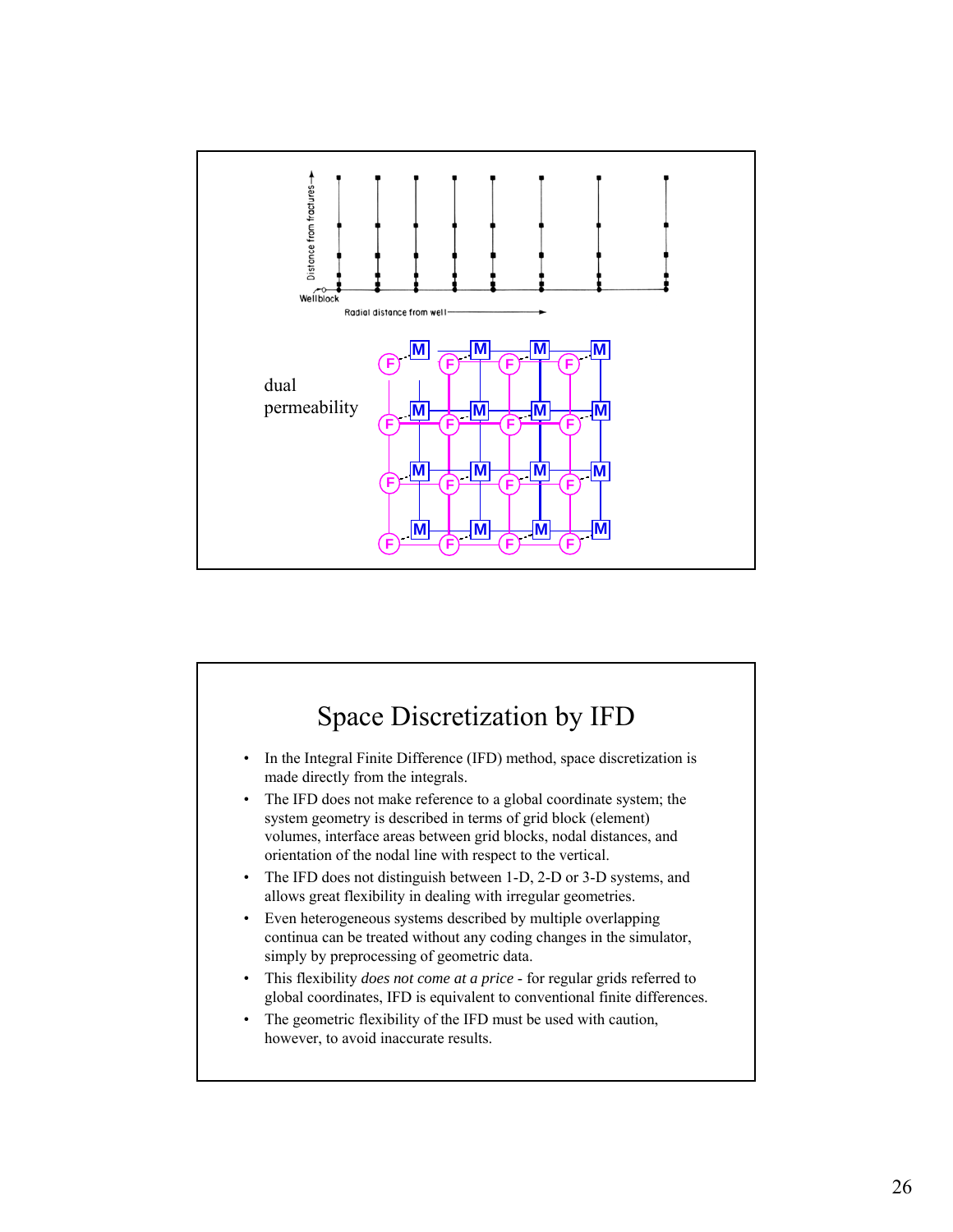

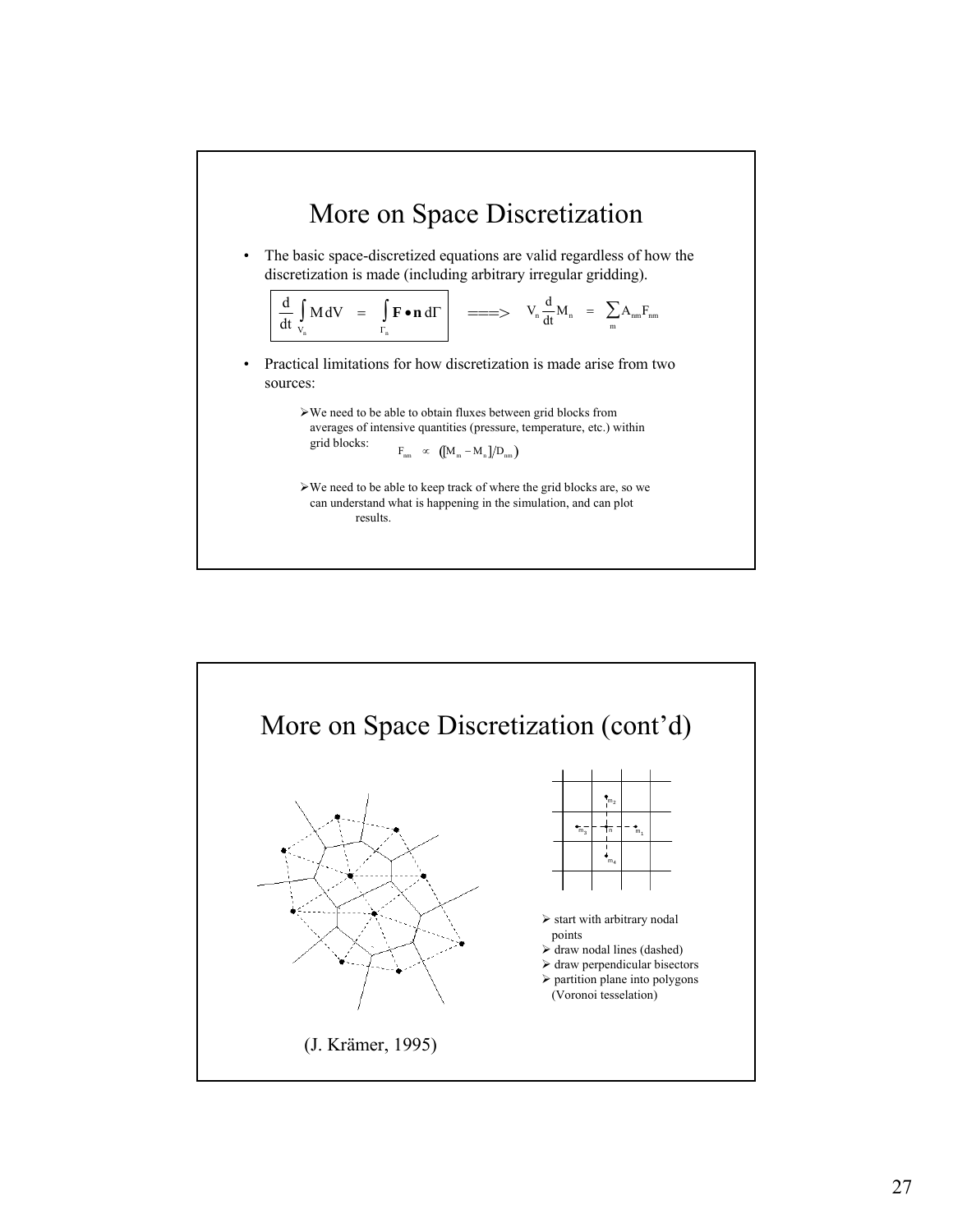

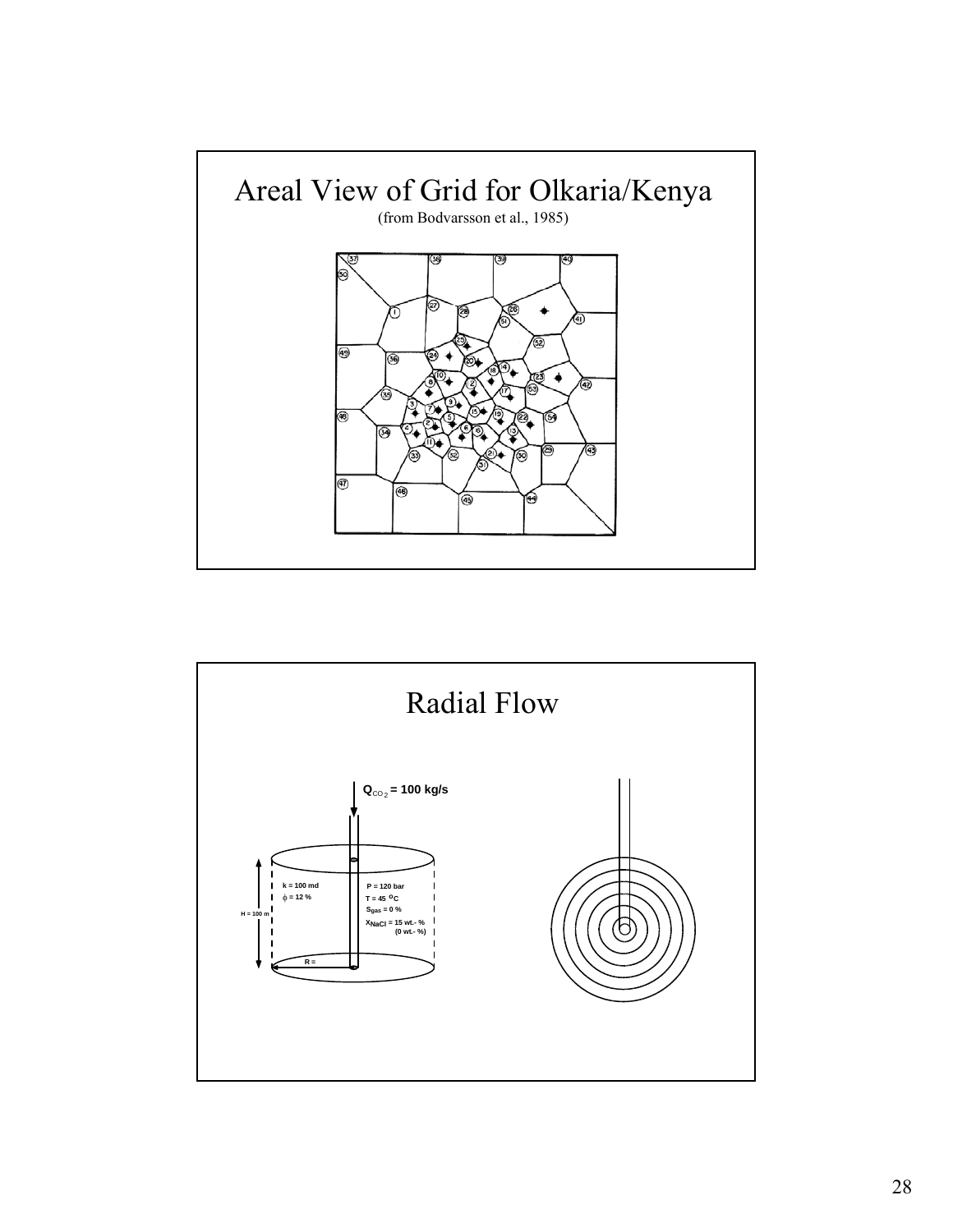

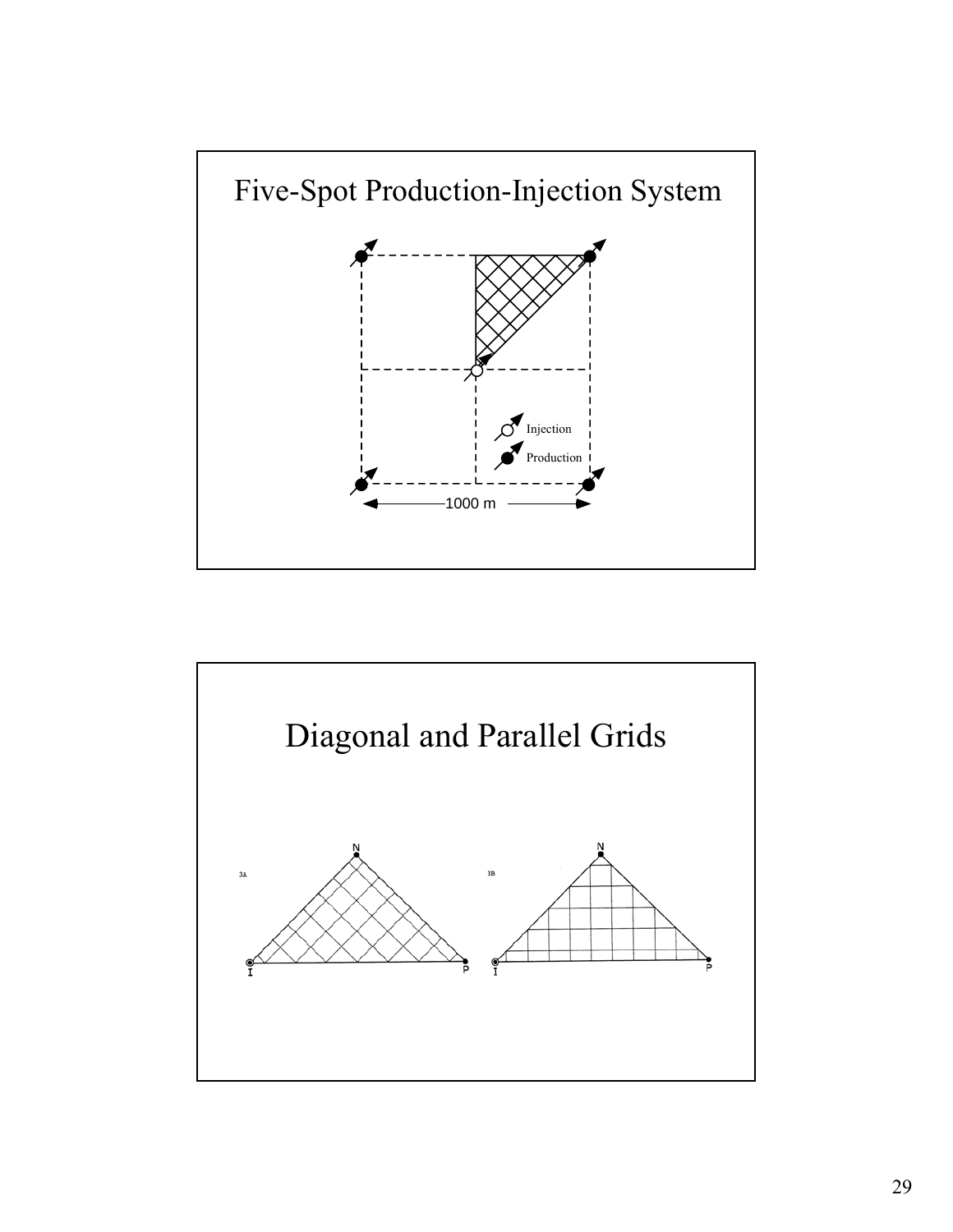

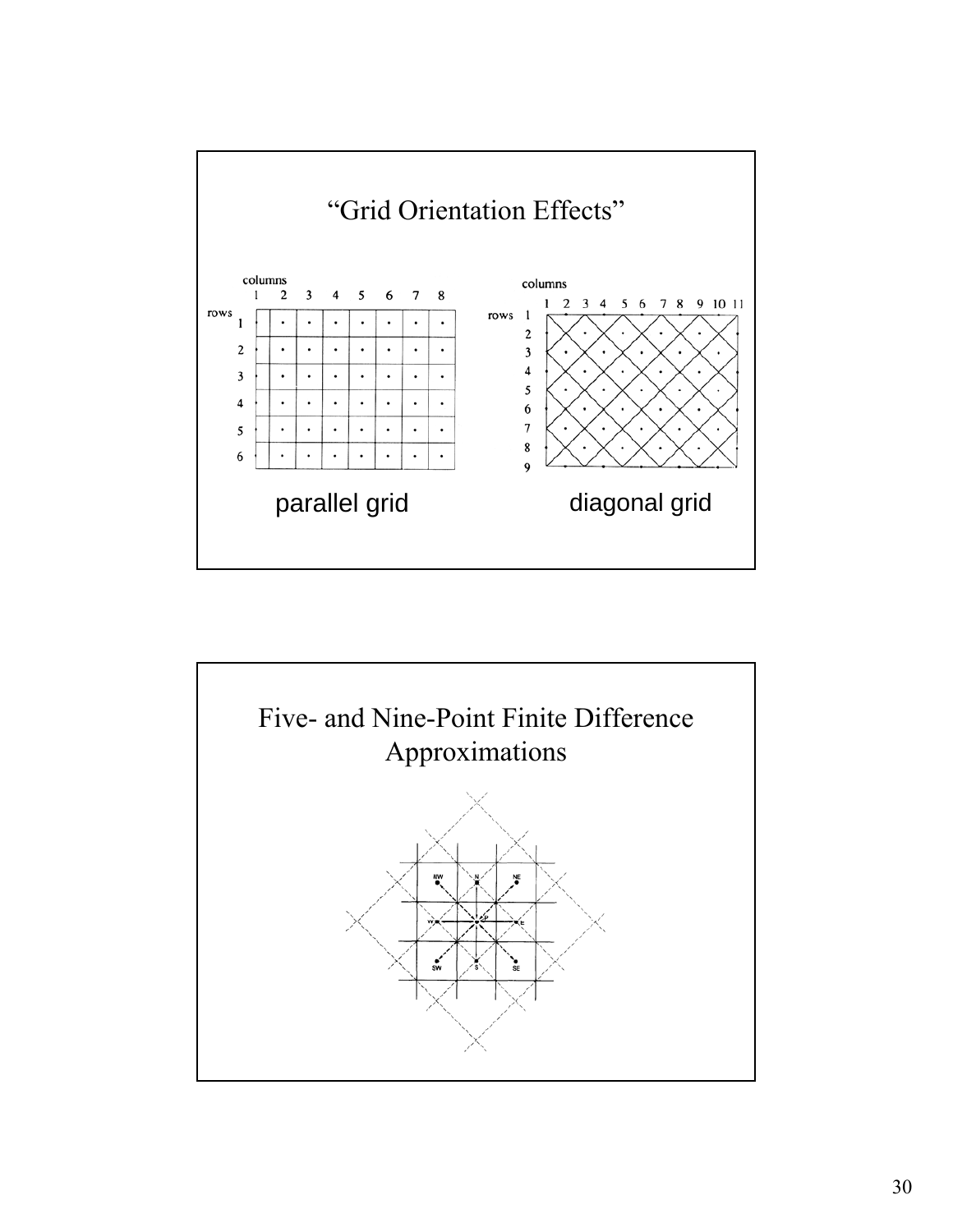

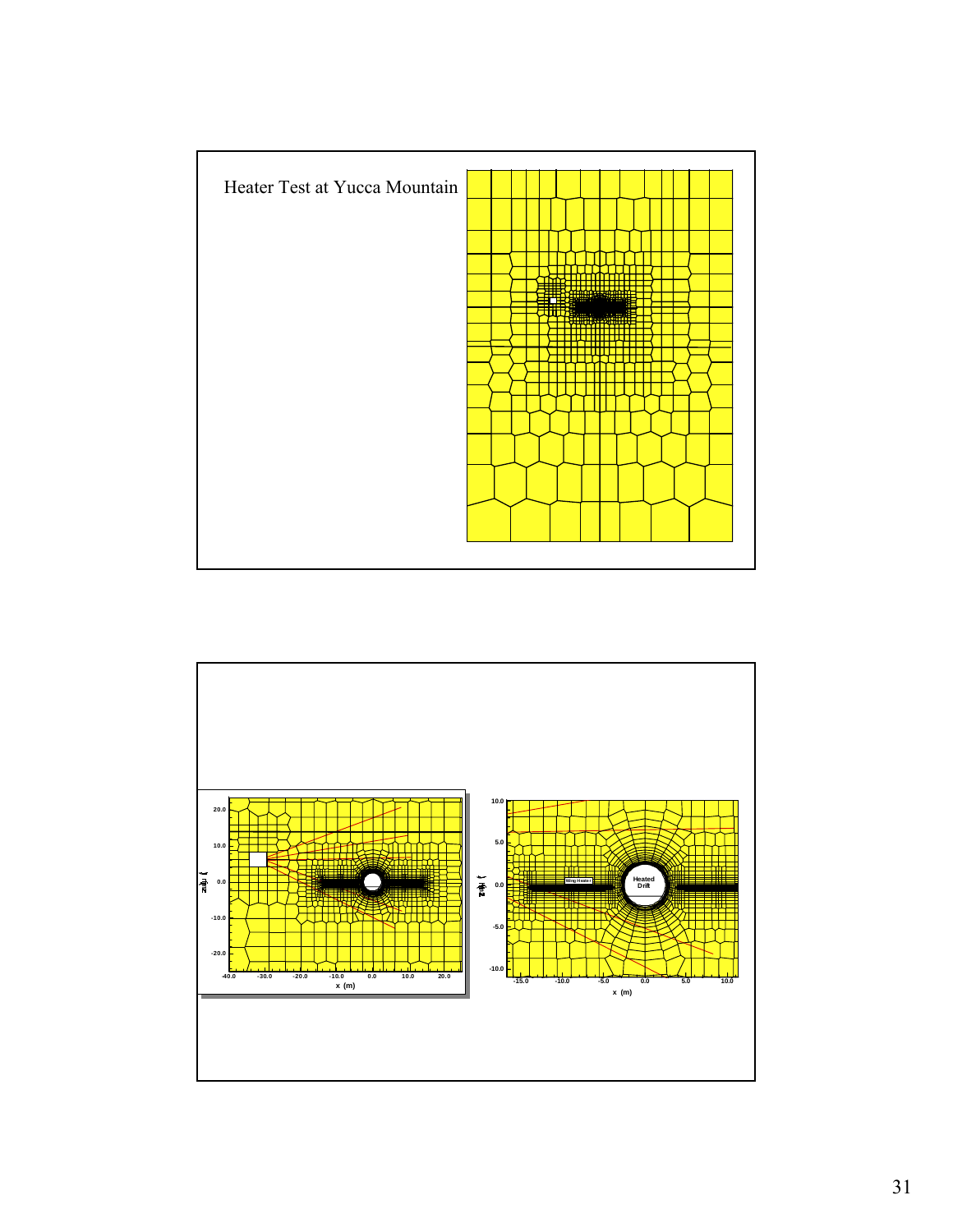

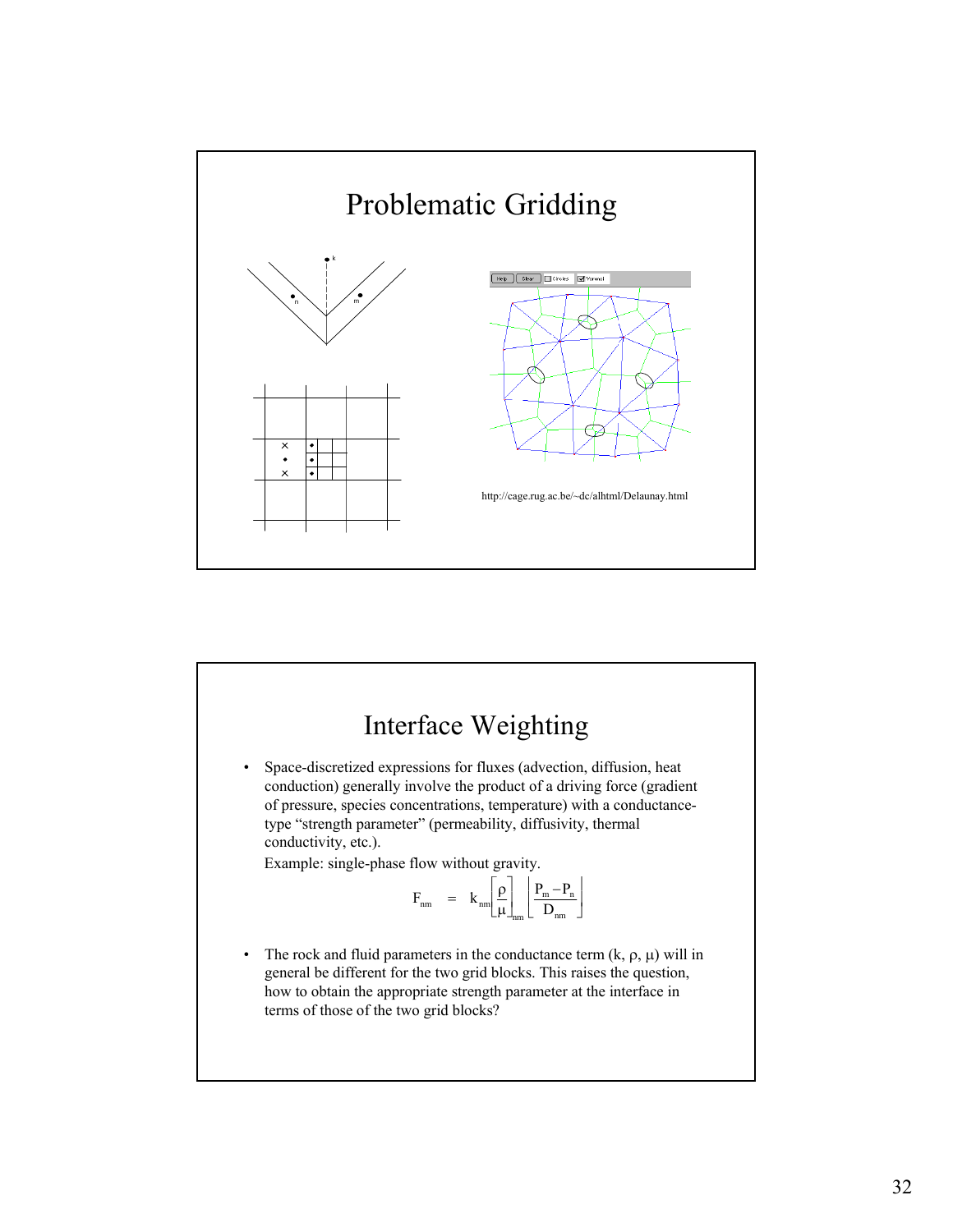